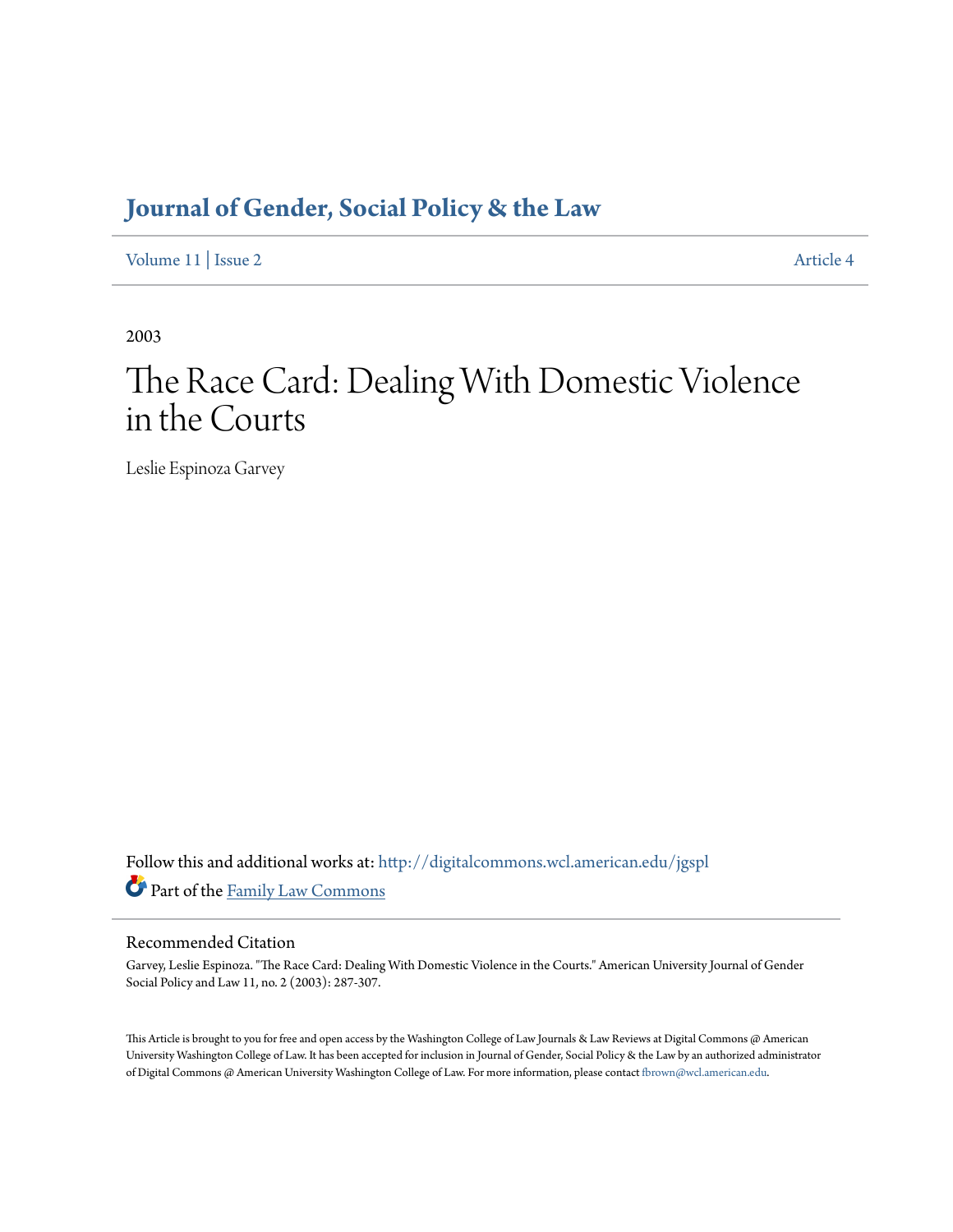# THE RACE CARD: DEALING WITH DOMESTIC VIOLENCE IN THE **COURTS**

### LESLIE ESPINOZA GARVEY<sup>\*</sup>

### **INTRODUCTION**

One of the great ironies of the modern world is the vagary of public consciousness. For centuries, social norms and legal norms worked together to build and patrol a nearly impregnable border between the public and private spheres.<sup>1</sup> Violent assault in the home epitomized the separate treatment of these two worlds.<sup>2</sup> There were

Associate Clinical Professor of Law, Boston College Law School; J.D., Harvard Law School, 1977; B.A., University of Redlands, 1974. My thanks to Lynn Barenberg, Instructor in Law and Social Worker, Boston College Legal Assistance Bureau, for her insight into lawyer-client communication.

<sup>1.</sup> See Sally F. Goldfarb, Violence Against Women and the Persistence of Privacy, 61 OHIO ST. L.J. 1, 18-45 (2000) (analyzing the dichotomies of the private and public spheres, namely the dichotomy between the market and the family, and the dichotomy between the state and civil society, that are deeply embedded in American law); see also Frances Olsen, The Family and the Market: A Study of Ideology and Legal Reform, 96 HARV. L. REV. 1497, 1520-24 (1983) (describing the legal history of private and public spheres).

<sup>2.</sup> See Jane C. Murphy, Lawyering for Social Change: The Power of the Narrative in Domestic Violence Law Reform, 21 HOFSTRA L. REV. 1243, 1262 (1993) ("Under the guise of protecting citizens from state interference in the 'private' family sphere, common law in this country permitted a husband to beat his wife, as long as the beating was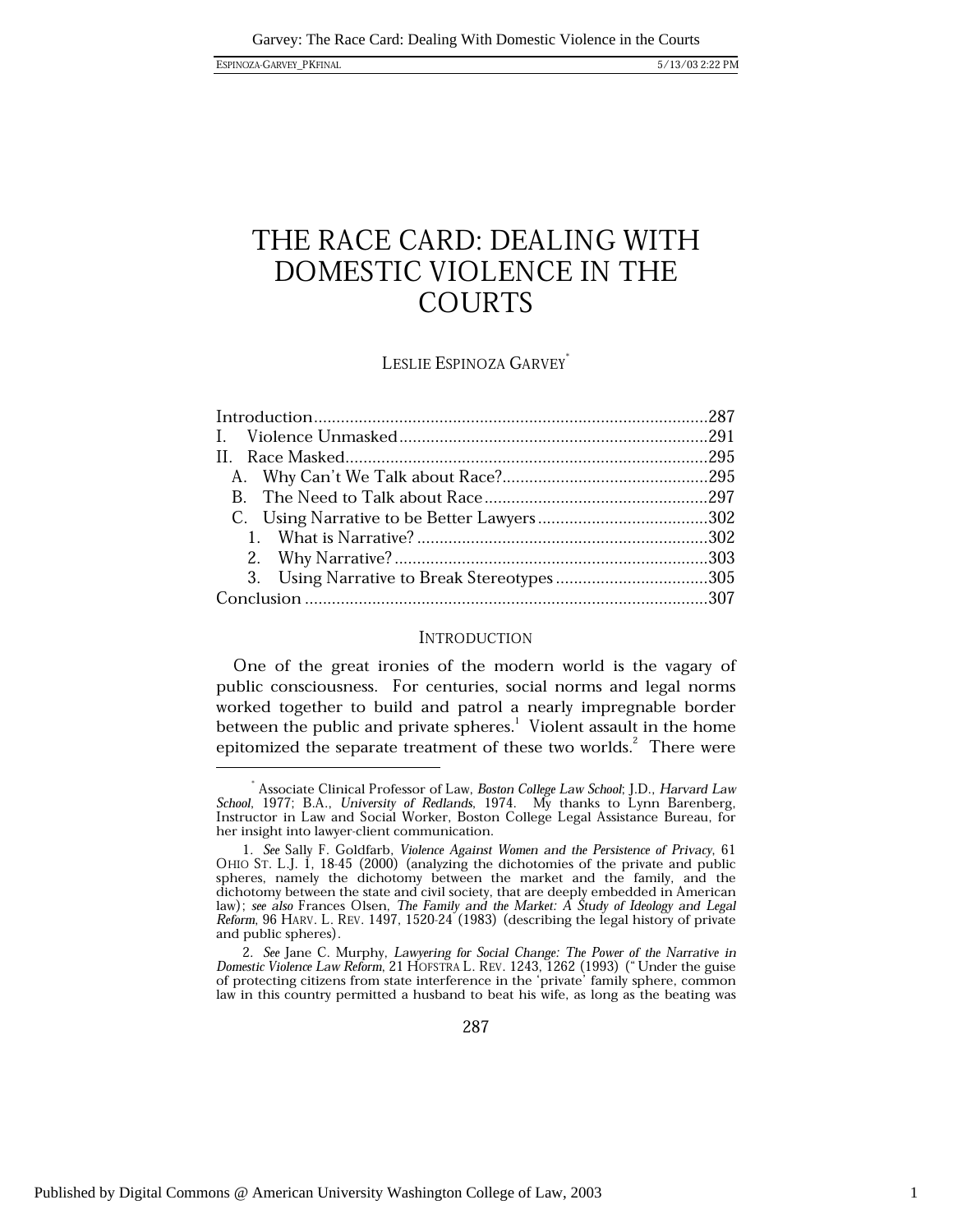laws that protected men on the streets, in their offices or in the barroom from assault. And these laws were enforced. For women, whose sphere of operation was primarily at home, there was no protection from the kind of assault that was most likely to happen to Domestic violence was rendered invisible. Women were them. unseemly exhibitionists if they talked about family matters in public; police and courts were voyeurs to look behind the closed doors of the home. $3$ 

In the last twenty years, much has changed. Violence in the home is now well known in the public's consciousness.<sup>4</sup> It is exploited in TV shows such as Cops, condemned in newspaper editorials, recognized by the courts and even given its own nom de guerre, Domestic Violence—" $DV$ " is the shorthand term used by advocates." However, this very attention has rendered it invisible again. The sensationalism has normalized violence. As a media savvy society, we see it but do

However abhorrent to the feelings of every member of the bench must be the exercise of this remnant of feudal authority [wife beating]... every principle of public policy and expediency, in reference to the domestic relations, would seem to require the establishment of the rule we have laid down, in order to prevent the deplorable spectacle of the exhibition of similar cases in our courts of justice. Family broils and dissentions cannot be investigated before the tribunals of the country, without casting a shade over the character of those who are unfortunately engaged in the controversy.

Id.; see also State v. Rhodes, 61 N.C. (Phil. Law) 453 (1868) (emphasizing this policy); State v. Black, 60 N.C. (Win.) 262 (1864) ("The law will not invade the domestic forum or go behind the curtain.").

4. See, e.g., Isabel Marcus, Reframing "Domestic Violence": Terrorism in the Home, in THE PUBLIC NATURE OF PRIVATE VIOLENCE: THE DISCOVERY OF DOMESTIC ABUSE 11, 24 (Martha Albertson Fineman & Roxanne Mykitiuk eds., 1994) (indicating that, for example, Buffalo's domestic violence had risen to more than 20,000 domestic violence incidents in 1992, and noting that the term "wife abuse" was resurrected as a "public," rather than "private," problem in the 1970s).

5. See Elizabeth A. Stanko, Fear of Crime and the Myth of the Safe Home: A Feminist Critique of Criminology, in FEMINIST PERSPECTIVES ON WIFE ABUSE 75-86 (Kersti Yllö & Michele Bograd eds., 1988) (suggesting that the term "domestic violence" may also trivialize the horror of the reality of a home filled with terror, beatings and rape)

6. See Leslie G. Espinoza, Legal Narratives, Therapeutic Narratives: The Invisibility and Omnipresence of Race and Gender, 95 MICH. L. REV. 901, 915 (1997) ("The stories of women who are traumatized by abuse are suppressed by the normalization of violence toward women and children."). Unfortunately, for many battered women,<br>the extreme media images of battered women prevent them from being identified as battered. See Martha Mahoney, Legal Images of Battered Women: Redefining the Issue of Separation, 90 MICH. L. REV. 1, 25 (1991); see also BELL HOOKS, TALKING BACK: THINKING FEMINIST, THINKING BLACK 87-89 (1989) (focusing o domestic violence cases allows the public to ignore the more frequent, albeit less extreme, cases of battering).

not 'excessive.'"); see also Reva B. Siegel, "The Rule of Love": Wife Beating as Prerogative and Privacy, 105 YALE L.J. 2117, 2178-87 (1996) (examining the private sphere of the home and how law served the patriarchy by defining domestic violence as beyond the reach of law).

<sup>3.</sup> See Bradley v. State, 1 Miss. (1 Walker) 156 (1824) (addressing this policy regarding domestic violence investigations).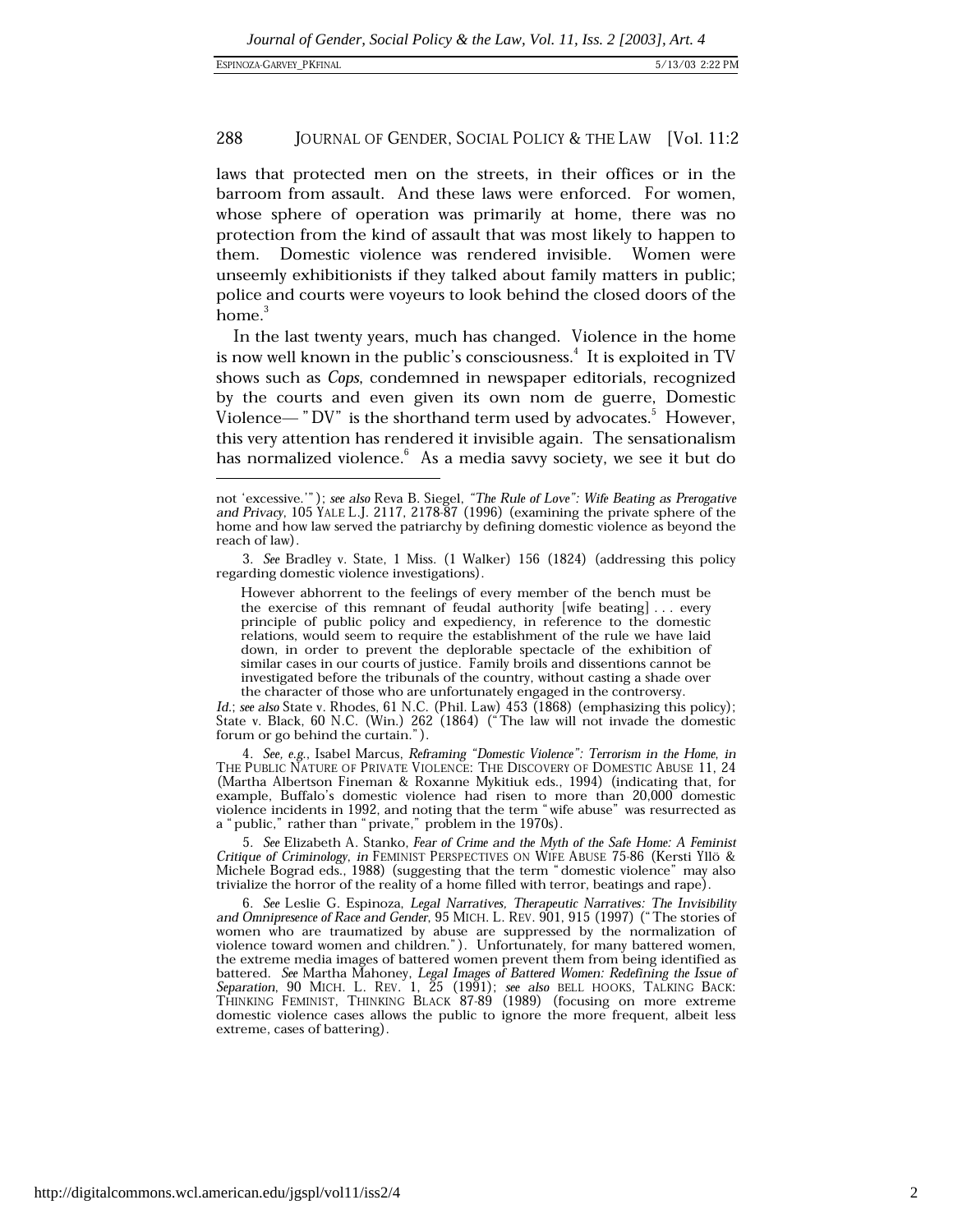289

### 2003]

### THE RACE CARD

not feel it. We talk in generalities about individual instances but do not try to understand how they happened and what could be done to

stop it. Public consciousness is now blind in a different way. The Dalton and Schneider book, Battered Women and the Law, is important because it delves into the violence and forces us to a different level of understanding. The book is a textbook that challenges us to look beyond the superficial. By its mere existence, the book is a critique. Why have the legal needs of battered women been traditionally examined in a single class meeting only in criminal law or family law class?<sup>8</sup> We are battered women, and we have a right to be visible. The history and legal issues dealing with battering are central for a large proportion of the population.<sup>9</sup>

The Dalton and Schneider book offers a clear vision of battering that helps us understand how our society works for the powerless. For example, it is simplistic to think of domestic violence law only through the prism of public or private jurisprudence. The law's regulation of safety and physical danger is a story of drawing lines to protect the privileged parts of our society. Black men, gay men, Chinese men, Mexican American men, and poor men all knew, and know, that their social status as outsiders limited the protection provided by law.<sup>11</sup> Likewise, for poor working women, violent assault happened not only in the home, but also in the public world.<sup>12</sup> By

10. See DALTON & SCHNEIDER, supra note 7, at 132-207 (explaining carefully the "dimensions" of the battering experience). To understand battering, one must view it in its many contexts, including homosexual relationships, that are marked by race, culture and/or poverty that involve disabled persons. Id.

11. See RONALD BARRI FLOWERS, MINORITIES AND CRIMINALITY 46-48 (1988) (noting patterns of arrests of minorities for various offenses); CORAMAE RICHEY MANN, UNEQUAL JUSTICE: A QUESTION OF COLOR 37-44 (1993) (using race as a factor to analyze uniform crime reports); Floyd D. Weatherspoon, The Devastating Impact of the Justice System on the Status of African-American Males: An Overview Perspective, 23 CAP. U.<br>L. REV. 23-28 (1994) (addressing concerns of the devastating impact of the justice system on the status of African American males).

12. See generally Angela P. Harris, Race and Essentialism in Feminist Legal Theory, 42 STAN. L. REV. 581 (1990) (describing how women of color have been subject to abuse

<sup>7.</sup> CLARE DALTON & ELIZABETH M. SCHNEIDER, BATTERED WOMEN AND THE LAW  $(2001).$ 

<sup>8.</sup> See Nancy Erickson, Sex Bias in Law School Courses: Some Common Issues, 38 J. LEGAL EDUC. 101, 115 (1988) (noting that women's issues continue to be confined to courses regarding women and the law). "In 1972, the AALS [Association of American Law Schools] urged that the teaching of sex-based discrimination not be confined to special courses but be diffused throughout the whole curriculum." Id.

<sup>9.</sup> See Patricia Tjaden & Nancy Thoennes, Extent, Nature, and Consequences of Intimate Partner Violence: Findings from the National Violence Against Women Survey, NAT'L INST. OF JUST. iii (Nat'l Inst. of Just. & Ctrs. for Disease Control and Prevention eds., 2000) (finding that approximately 4.8 million intimate partner rapes and physical assaults are perpetrated against women annually in the United States), available at http://www.ojp.usdoj.gov/nij/pubs-sum/181867.htm.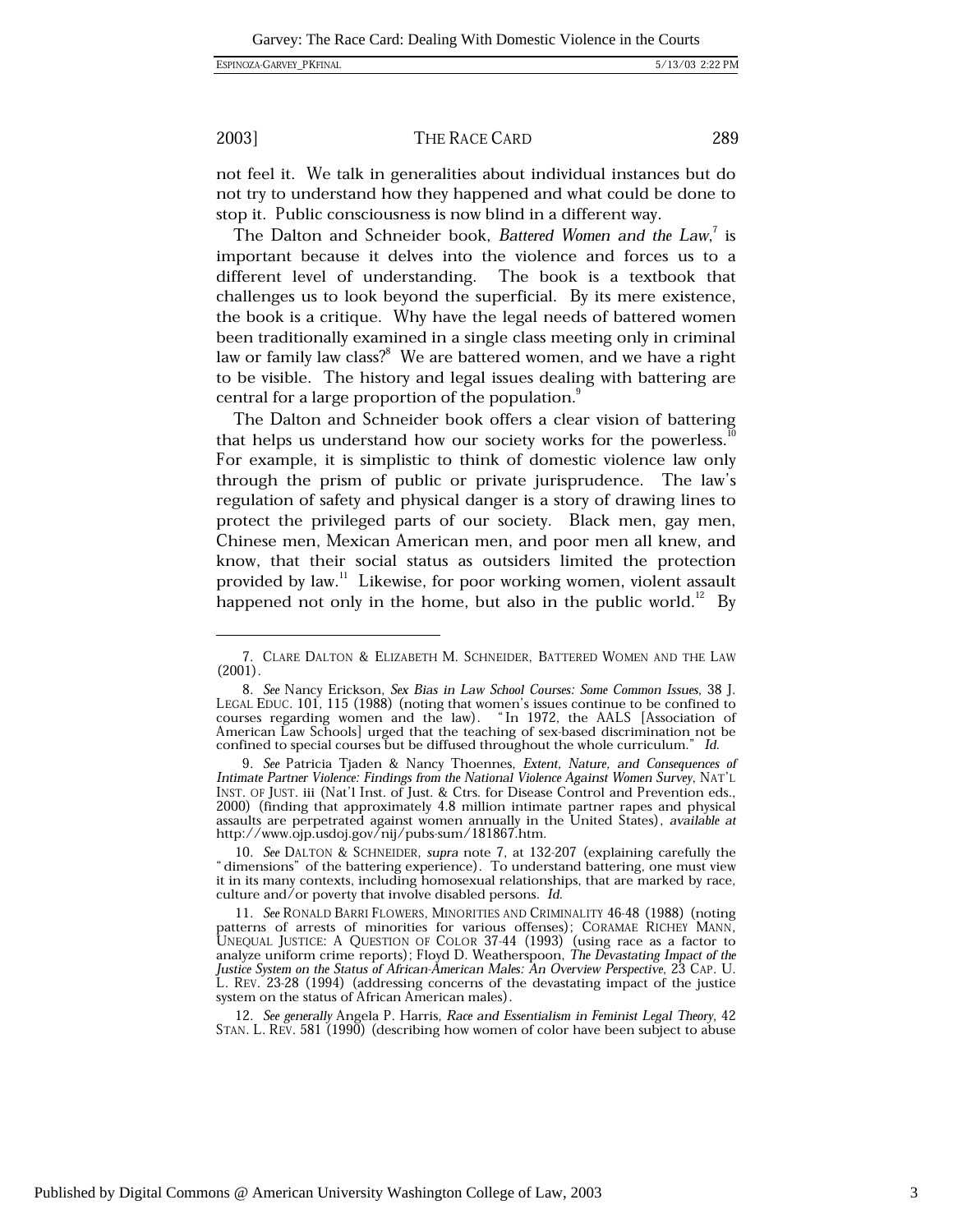examining the complexities and nuances of the battering, beating and raping of women, Dalton and Schneider have given us a vehicle to understand other invisible oppressions-race, sexual orientation and class.<sup>13</sup>

Battered women are also invisible if they are "essentialized."<sup>14</sup> Our challenge is to understand patterns without missing differences.<sup>15</sup> This is difficult to do, especially for those on the front lines, representing women in the high-pressure reality of protection orders. Sometimes we get it right, but often we do not. This Paper is about an actual case where I supervised a student attorney representing a battered woman.<sup>16</sup> It discusses our successes and our failures. Most importantly, the Paper is about how much we learn from actually working with women who are abused. As an activist lawyer, I was

13. See DALTON & SCHNEIDER, supra note 7, at 132-33 (using a four factor framework to discuss what differences racial, cultural, religious or socio-economic distinctions make).

14. See Harris, supra note 12, at 588, 595 (noting that the feminist voice has been the white feminist voice that purported to speak for all women); see Kimberle Crenshaw, Mapping the Margins: Intersectionality, Identity Politics, and Violence Against Women of Color, 43 STAN. L. REV. 1241 (1991) (arguing that identity politics is problematic in the context of violence against women because the violence that many women experience is often shaped by other dimensions of their identities, such as race and color). See generally Martha Minow, Feminist Reason: Getting It and Losing It, 38 J. LEGAL EDUC. 47, 56 (1988) ("[F] eminists make the mistake we identify in others-the tendency to treat our own perspective as the single truth-because we share the cultural assumptions about what counts as knowledge, what prevails as a claim, and what kinds of intellectual order we need to make sense of the world.").

15. See Donna Coker, Enhancing Autonomy for Battered Women: Lessons from Navajo Peacemaking, 47 UCLA L. REV. 1, 11-12 (1999).

While battering is a phenomenon of gender subordination, it may also be a function of racism, poverty, and conquest. If feminist anti-domestic violence work is to be liberatory, it must recognize the importance of these intersections in women's lives. Ignoring the importance of these oppressive structures in the lives of battered women results in interventions that ultimately fail the women whose lives are most affected by those structures: poor women and women of color.

 $Id$ 

16. See MASS, SUP. JUD. CT. R. 3:03 (1994) (stating that students in Massachusetts, as in most states, may act as a lawyer under the rules of the court).

and violence from outside their home). Generally, physical violence is an extension of the domination of women of color. See BELL HOOKS, FEMINIST THEORY: FROM MARGIN TO CENTER 124-25 (1984).

<sup>[</sup>M] any black women feel they must confront a degree of abuse wherever they turn in the society.... Black women in professional positions ... are often the targets of abuse by employers and co-workers who resent their presence. Black women who work in service jobs are daily bombarded with belittling, degrading comments and gestures on the part of the people who have power over them. The vast majority of poor black women in this society find they are continually subjected to abuse in public agencies, stores, etc. These women often feel that abuse will be an element in most of their personal interactions.

Id.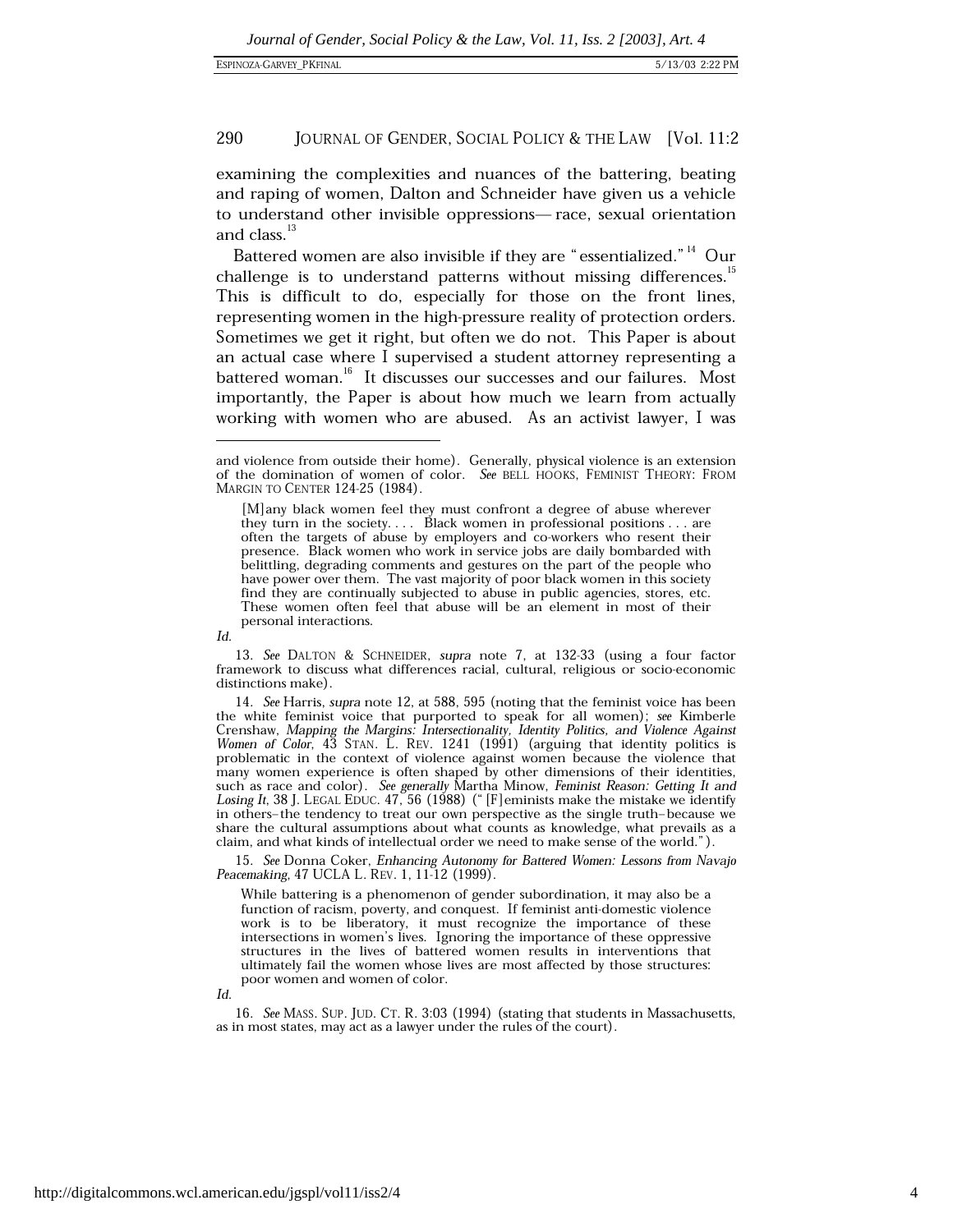### THE RACE CARD

blinded by superficial understanding, congratulating myself on the "good work" I was doing, and moving on without really looking at the woman I was representing.<sup>17</sup> Despite our mistakes, this paper is a call to continue our work. Representing battered women is an ongoing project from which we continue to learn. The book we are honoring today inspires us to continue the project along many vectors—gender, sexual preference, class, national origin, language and race.

#### **VIOLENCE UNMASKED** Ι.

Many of the women who seek legal help from our clinic suffer from beatings, threats, humiliation and stalking, which all lead to tremendous fear.<sup>18</sup> Our clinic is a branch legal services office.<sup>19</sup> These women come to us with a variety of legal problems, ranging from restraining orders to evictions. I supervise the student attorneys who represent these women, our clients. I work with three other law professors, who are also supervising attorneys, and a full time social worker.

In one instance, I had assigned a student to a case that seemed, from the paperwork, ordinary enough. The client was seeking a oneyear restraining order and a divorce. The restraining order statute requires that there be force or threat of force resulting in fear for safety or sexual duress.<sup>20</sup>

When the client came to our office, she had already been to court and had obtained a temporary restraining order. As is usual, the hearing was "ex parte," that is, her husband was not present. He would be served with the ex parte order and receive notice that in ten days he should appear and show cause why the temporary order should not be extended for a year. The show cause hearing is usually

<sup>17.</sup> See Gerald P. Lopez, Reconceiving Civil Rights Practice: Seven Weeks in the Life of a Rebellious Collaboration, 77 GEO. L.J. 1603, 1609-10 (1989) (arguing that the relationship between lawyers and clients, where lawyers regularly dominate and clients nearly vanish altogether, is a problem that all poverty lawyers need to confront); see also Lori Nessel & Kevin Ryan, Migrant Farmworkers, Homeless and Runaway Youth: Challenging the Barriers to Inclusion, I3 LAW & INEQ. 99, 138 (1994) (explaining how an attorney representing poor clients may see herself as a "rescuer" and discount the client's intelligence, and ultimately take control of the case).

<sup>18.</sup> See ANGELA BROWNE, WHEN BATTERED WOMEN KILL 14, 65, 95-103 (1987) (describing types of violence endured by battered women).

<sup>19.</sup> Boston College primarily funds the clinic, The Boston College Legal<br>Assistance Bureau ("LAB"). LAB also receives annual grants from the Greater Boston Legal Services Corporation and acts as a branched, legal services office for the communities of Waltham, Watertown and Newton, Massachusetts.

<sup>20.</sup> See Abuse Prevention Act, MASS. GEN. LAWS ch. 209A, § 1 (1978) (amended 1996); § 2 (amended 1983); § 3 (amended 1990).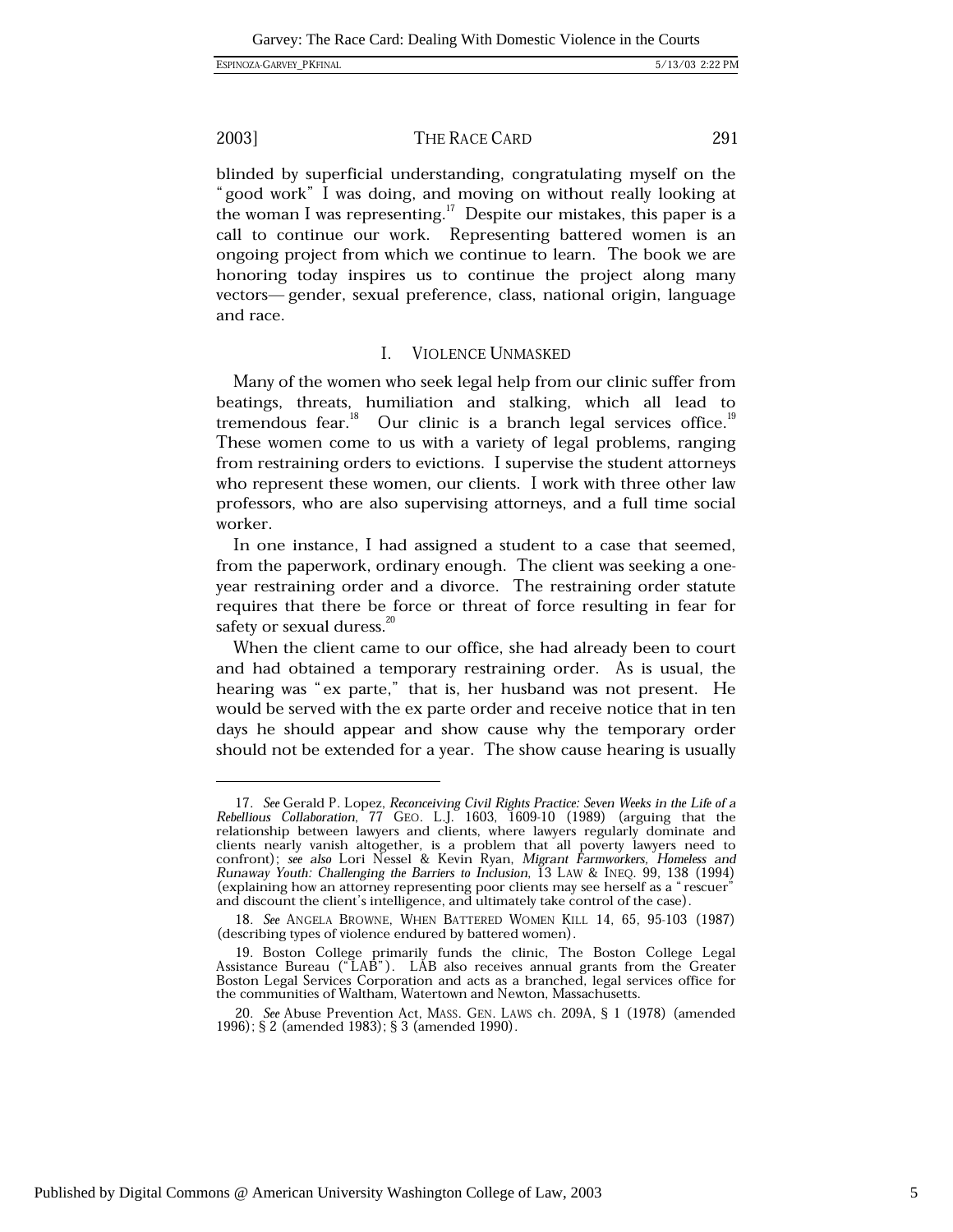called a "10 day" hearing. At the "10 day" hearing, it was likely that the client's husband would be present and would oppose extension of the order. We indicated that we would help her at the "10 day" hearing, asking that the temporary order to be extended for one year.<sup>21</sup> We would then proceed with representing her in the divorce.<sup>22</sup> I usually think of the extension of the restraining order as uncomplicated. In order to obtain the temporary order, the client would have had to complete an affidavit and convince a judge that there was a substantial likelihood that she could meet the standards set out in the statute at the "10 day" hearing. Thus, with a new intake such as this case, I anticipated that all the hard work would be in the divorce case itself.

This case, however, was different from the usual case. We could not get the client to explain to us why she wanted the restraining order. The client said she was very afraid of her husband. And she seemed, in her presentation and affect, very afraid. We asked, "Did he ever push you or shove you? Did he hit you?" We asked a number of different ways about physical force or threat of force.<sup>23</sup> She said she felt threatened but was not able to explain why.

In domestic violence cases, we have carefully created interview protocols that are gender and situationally sensitive.<sup>24</sup> I work with my

24. See LENORE E. WALKER, A Response to Elizabeth M. Schneider's Describing and Changing: Women's Self-Defense Work and the Problem of Expert Testimony on Battering, 9 WOMEN'S RTS. L. REP. 223, 223-24 (1986) (noting that "there is a fundamental

<sup>21.</sup> See § 2 (amended 1983) (allowing for a restraining order to be brought in the District Court, Superior Court, Boston Municipal Court, or the Probate and Family Court). The District Court has the power to extend the life of a temporary restraining order after hearing after granting the defendant an opportunity to be heard. See  $\S 4$  (amended 1990).

<sup>22.</sup> See ch. 215, § 3 (emphasizing that Probate Courts have exclusive original jurisdiction over divorce actions). Once the action for divorce is filed, a protective order can be requested pursuant to the divorce action. See ch. 209A, § 4. Filing in the Probate Court provides the advantages of continuing the life of the temporary restraining order during the pendency of the divorce (not having to be renewed as in the District Court), and combining all matters in one action. See MASS. GEN. LAWS ch. 208, § 28A (1994).

<sup>23.</sup> See MASS. GEN. LAWS ch. 209A, § 1 (1996) (including violence or the threat of violence or sex under duress in the definition of abuse). The law does not address emotional and/or psychological control and abuse. Id. Many of our clients indicate that suffering from mental torture is worse than being beaten. Batterers create mental anguish through various activities, such as disconnecting the telephone, refusing to give any information about where they work or how much they make, videotaping the client whenever she goes out, refusing to let her leave the house alone, disabling the car, and insulting and harassing any of the client's friends. There are no remedies in law for our clients for these behaviors. This is especially true when the behaviors are not accompanied by physical violence or the threat of violence that gives rise to a genuine fear for their physical safety. But see Catherine F. Klein & Leslye E. Orloff, Providing Legal Protection for Battered Women: An Analysis of State Statutes and Case Law, 21 HOFSTRA L. REV. 801, 869-73 (1993) (noting a few states, thirteen in all, provide some level of protective relief from emotional abuse).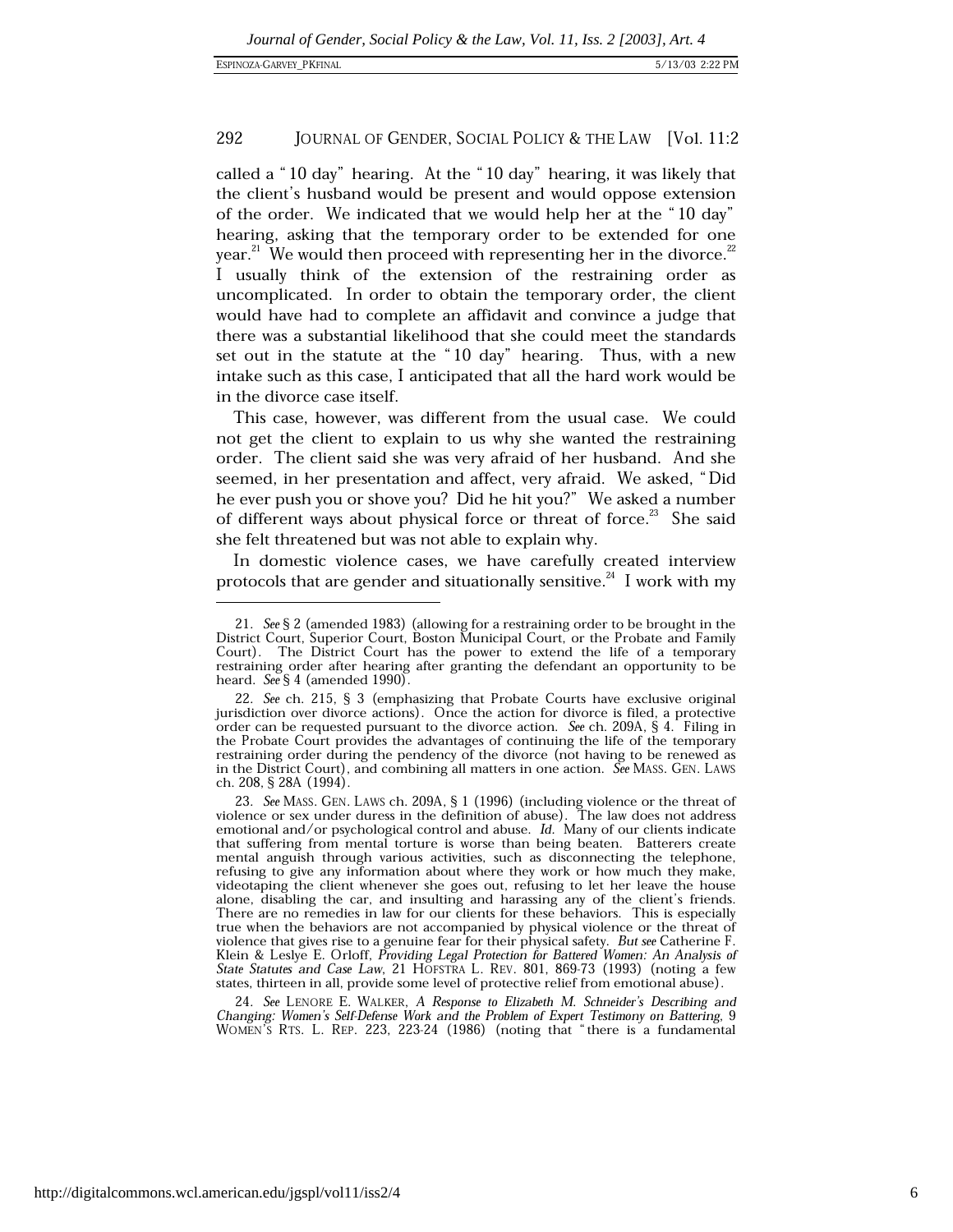### THE RACE CARD

293

students to develop questions and understand client reactions.<sup>25</sup> We consult with Lynn Barenberg, our social worker, to think through what might be happening with the client and how to approach our questioning. We know that if you ask a client, "Were you abused? Did your husband beat you?", the response will often be "No." However, the response may be different if we ask, "When you and your husband had disagreements, what happened?", allowing the client to explain. We might follow up with specific questions, such as, "Did he push you, shove you or throw things at you? Did he hit you—with an open hand or closed fist?" When we ask these questions, we also explain why it is important to have a detailed explanation of what happened. We then ask if we can share this information with the court-and we let the client know that their batterer will be present.

As an office, we recognize that because some things are so difficult, a client will not discuss the event or situation unless we provide an opener. Here, we met again with the client seeking an extension of her restraining order. The student and I tried every opener we knew, but we were not able to help the client explain why she was afraid. We were worried that the judge would not extend the order. The client's husband was represented by counsel, and we were certain that he would oppose the one-year order.

We knew we were missing crucial information. So we tried something else. I sent the student attorney to the court to look at the affidavit that the client submitted with the original order. It was hand written, and the court had not given the client a copy of it when she received the temporary restraining order. Reading the affidavit, it became clear that the client was hinting at sexual abuse. It must have been the judge's ability at the original hearing to sense this that motivated her to grant the temporary order. It also seemed that it was easier for the client to write about the incidents rather than to speak about them.

The student attorney worked to develop a careful, but direct approach to ask the client about her fear of her husband. In developing the plan, the student and  $\overline{I}$  felt that it was important not

difference between the way women tell of their battering experiences and what is permitted under the male-identified rules of evidence"). Women tend to tell events by integrating patterns and emotions in the context of how the events happened. Id. at 224. We now recognize that the narrow confines of a legal argument will usually constrain the ability of a battered woman to explain what happened. Id.

<sup>25.</sup> See, e.g., LENORE E. WALKER, THE BATTERED WOMAN 31-35, 174 (1979) (documenting that battered women often suffer serious emotional and psychological injury).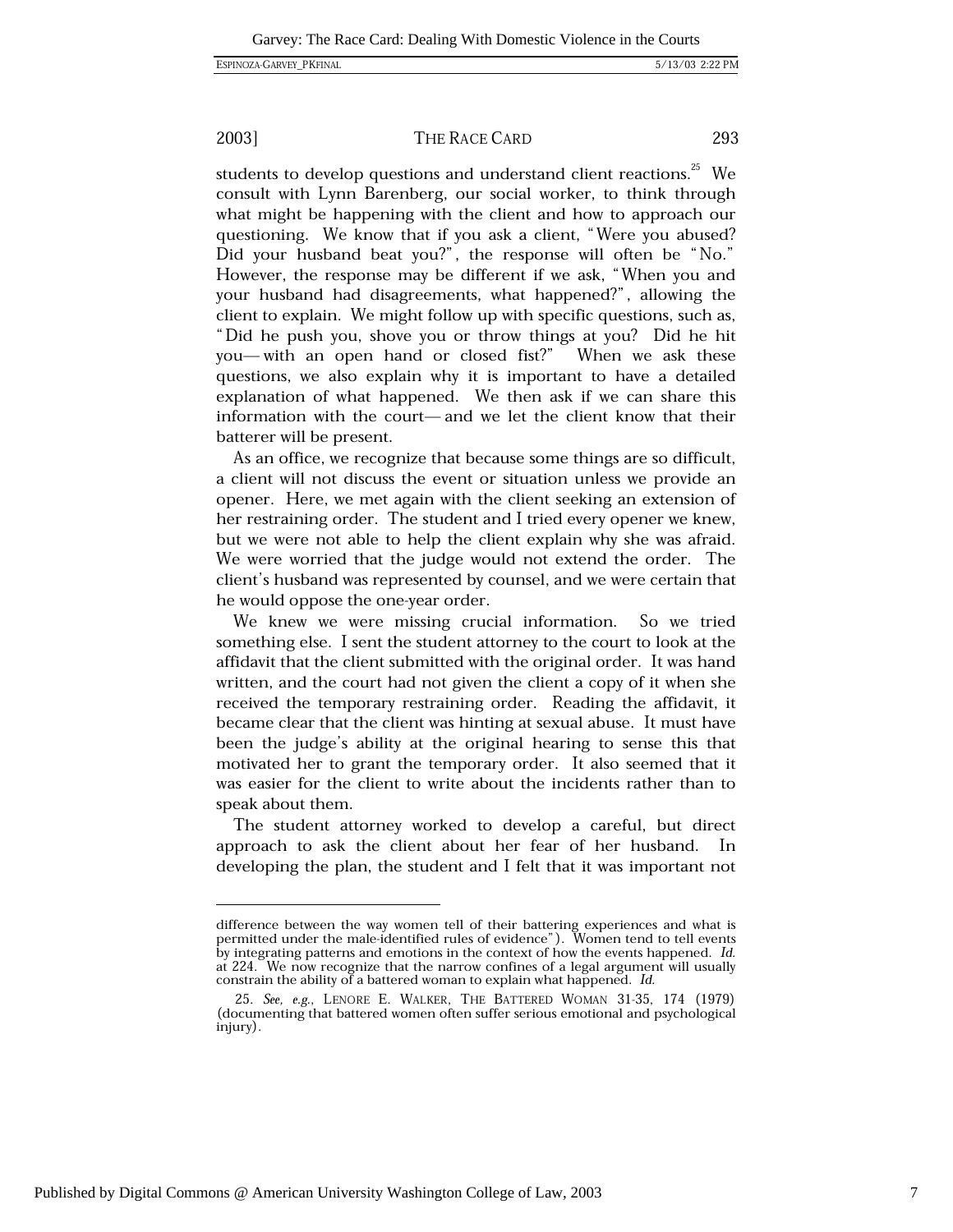to assume what we thought we were reading between the lines. In our next meeting with the client, the student brought a copy of the restraining order statute.<sup>26</sup> The student went over the bases for granting restraining orders. The statute's definition of abuse includes forcing sexual relations. The client now responded that this was the behavior which she mostly feared. The statute opened the door for the client to explain the basis for her real sense of terror regarding her husband.

The client was still uncomfortable discussing the situation with us. We asked her, if it was more comfortable, to write what had happened. She said she would be more comfortable writing her thoughts. The next day, the client brought to the student attorney a ten-page history of her relationship with her husband and the specifics of his reign of terror. He was a martial arts expert and would use disabling martial arts techniques to force her to perform degrading sexual acts. These would leave no physical bruises, and he assured her that no one would ever believe her story that he forced her to do anything.

Our office has worked hard to better communicate with and to represent all of our clients. We have a special domestic violence training program.<sup>27</sup> Our goal is to expose our students to a variety of techniques to communicate with their clients. We try to emphasize that it is important not to generalize. We tell them, beware of the trap of assuming your client will communicate in a particular way. Every domestic violence client is different, and yet there are common threads. Which thread will be common to any given client is not clear until you meet with them and explore their communication needs. In this case, we "got it." We facilitated the client's ability to protect herself and to explain herself to the court. However, other communication issues can be equally troubling.

<sup>26.</sup> See MASS. GEN. LAWS ch. 209A, § 1 (1996) (defining abuse as "the occurrence of one or more of the following acts between family or household members: (a) attempting to cause or causing physical harm;  $(b)$  placing another in fear of imminent serious physical harm; (c) causing another to engage involuntarily in sexual relations by force, threat or duress").

<sup>27.</sup> The Women's Bar Foundation of the Women's Bar Association of Massachusetts ("The Foundation") provides pro bono representation for battered women. The Foundation makes referrals, where appropriate, to our clinic and conducts a training session for our students at the beginning of the semester. We also provide materials on domestic violence to our students when they begin the clinic.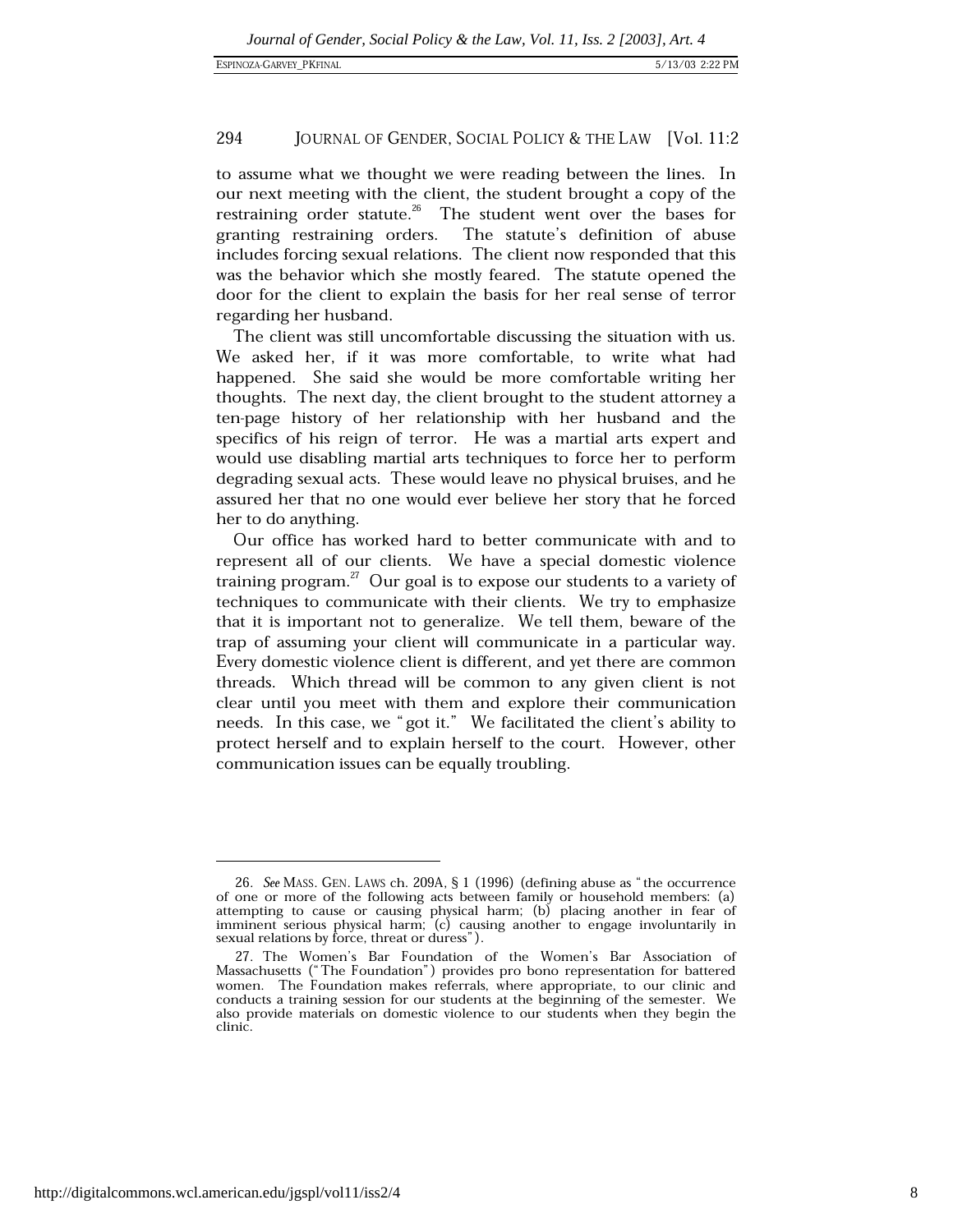THE RACE CARD

### II. RACE MASKED

#### Why Can't We Talk about Race? A.

Last April, I traveled down to Mexico to visit the little town where my Nana<sup>28</sup>— mi Abuela, my Grandmother— was raised. My sister and my two adult cousins, Ettie and Maya, were also on this mission. This was a time when we were bonding, reconnecting to our roots, and connecting with the persons we are now. The days were blissful, almost magical, and then we started to talk about race.

My sister, Elise, told a story. By way of background, my sister and her family live on an island north of Seattle. Her thirteen year old son, Noah, goes to boarding school in Canada. Noah loves basketball. My sister told us that Noah was very excited that the school hired a new-and wonderful-basketball coach. Noah was practicing basketball and emailing my sister. Some weeks passed and my sister traveled up to Canada to see Noah's game. As the team came out on the court, she saw the new basketball coach for the first time. He is Black. Noah had not mentioned his race to my sister.

My sister was moved by this experience. There are only a handful of African Americans on the island where Noah grew up. She felt the sweetness, the innocence, of her son being able to relate to his new coach outside the racial labels of our culture. Noah saw a person, not a race.

This story, the story of my beloved, most Super-Nephew Noah, drove me wild. I could not see or think about any of the individuals involved. I only saw a "ruse" for institutional colorblindness. "Well," said I, "I wonder if the coach noticed he was Black." I went on, "In that lily white area of Canada, in that basically lily white school, how can you kid yourself that it is not racist to not notice. The coach's life is defined by his race every hour of every day of his life. It is only white privilege at work that allows some of us to notice race when we want to and to not notice it if we don't want to. And here we are in Mexico, visiting the town of our Nana, who never spoke English, who was excluded and oppressed for being Mexican American. She never had the privilege of not noticing she was Mexican."

By now my sister was nearly screaming at me. She had to, because I was ranting and she wanted my attention. "How dare you impose your theories onto people's lives. You don't know what Noah

295

<sup>28.</sup> See Leslie G. Espinoza, Multi-Identity: Community and Culture, 2 VA. J. SOC. POL'Y & L. 23 (1994) [hereinafter Espinoza, Multi-Identity] (acknowledging the influence my grandmother has had on my identity).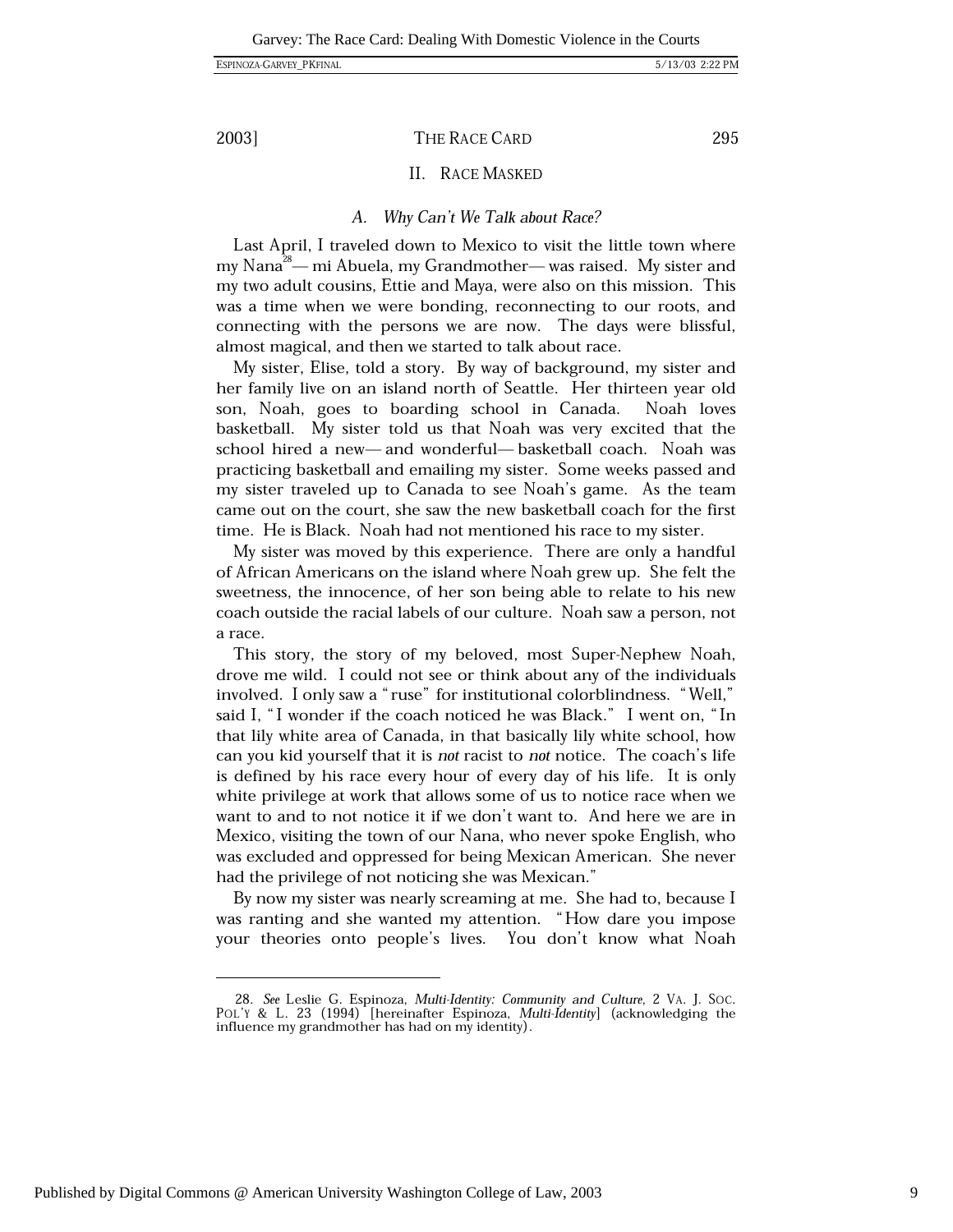thought or noticed. He only talked to me about what he saw as important about his basketball team. And you don't know anything about the coach and his life. You haven't even been to visit the school. You don't know what kind of racial mix there is. **But** furthermore, what if Noah had said that his new coach is Black? Would that make him racist or nonracist—and who is judging? Are you the judge?"

It is hard to talk about race.<sup>29</sup> Race is not a vague theoretical construct. It is a reality in all of our lives. It is deeply personal and psychological.<sup>30</sup> How do you understand the interaction between my sister and me? Does it make a difference if you are a mother and have tried to raise children to "do the right thing"? Does it matter if you are Black or white? Does it matter that my sister is dark and looks Mexican, and I am fair and no one ever thinks I am Mexican? Does it matter that my sister chose to live in the country and to be an athome mother, and that I chose to be an academic and to think and write about race all the time?

Racism is also social and political.<sup>31</sup> We know it is pervasive.<sup>32</sup> We know it defines a world of haves and have nots. But it is almost impossible to define.<sup>33</sup> How do we know a person's race? It is about color, but not only about color; it is about language and history and culture, but not only about language, history and culture. There is a hard truth and an impenetrable vagueness about race.

<sup>29.</sup> See Sharon Elizabeth Rush, Sharing Space: Why Racial Goodwill isn't Enough, 32 CONN. L. REV. 1, 20 (1999) (providing an insightful and poignant description of the difficulties of acknowledging race). White goodwill is a barrier in the sense that

<sup>[</sup>whites] are most comfortable not talking about race and succeed in avoiding such discussions so long as the world operates under their view of color-blindness. Correspondingly, they are less reluctant to talk about race in instances where they believe the color-blind principle is violated, as they think it is in affirmative action.... As most of White society relaxes in the easy chair of denial, most of Black society is increasingly agitated about the persistent inequality.

 $Id$ 

<sup>30.</sup> See Espinoza, Multi-Identity, supra note 28, at 23 (arguing that "American society forces individuals to label themselves by race and gender).

<sup>31.</sup> See id. (discussing the social and political ramifications that result from the categorization of race and gender that correlate to power).

<sup>32.</sup> See, e.g., ROBERT STAPLES, INTRODUCTION TO BLACK SOCIOLOGY 250 (1976) (pointing out that "[b]eing Black or White affects every element of individual<br>existence including access to jobs, education, housing, food, and even life or death."); CORNEL WEST, RACE MATTERS 2-3 (1993) (explaining that race cannot be seen as something that detracts from American life, but rather as an element that constitutes a part of American life).

<sup>33.</sup> See MICHAEL OMI & HOWARD WINANT, RACIAL FORMATION IN THE UNITED STATES: FROM THE 1960s TO THE 1990s 3 (1994) (explaining that "[e]veryone 'knows' what race is, though everyone has a different opinion as to how many racial groups there are, what they are called, and who belongs in what specific racial categories").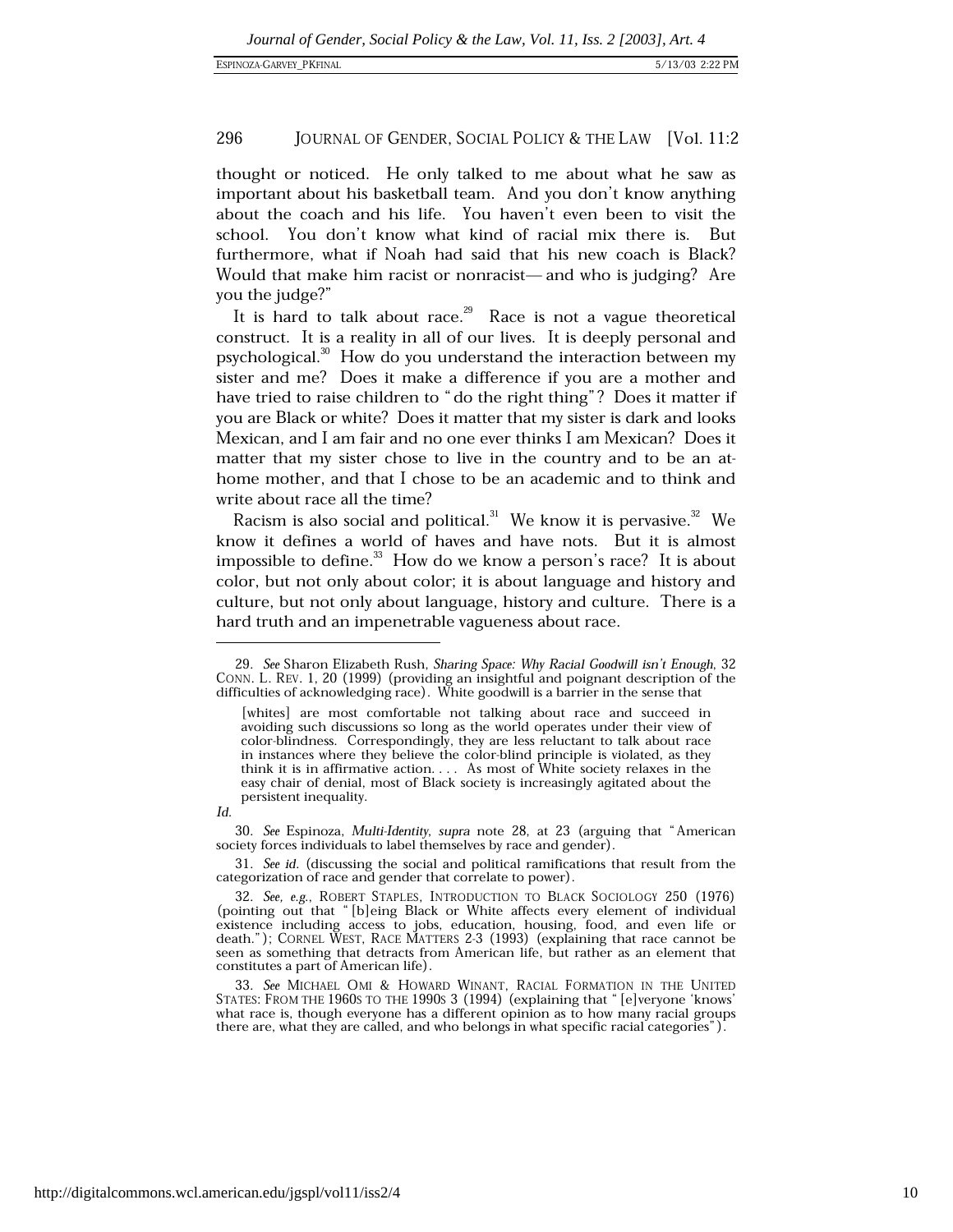### THE RACE CARD

297

#### $B_{\cdot}$ The Need to Talk about Race

Should we talk about race? Is it an exercise of privilege to ignore it?<sup>34</sup> Is it an exercise of bias to acknowledge race?<sup>35</sup> These are difficult questions in our personal lives. They are questions that should not be avoided in our professional lives. Lawyers, clients, judges, court clerks, police, witnesses and defendants are all "raced." To different degrees they notice their own and other's races.<sup>36</sup> With that noticing, they incorporate their own knowledge, experience, beliefs and suspicions into their work.<sup>37</sup>

It is important for lawyers to learn to talk about race.<sup>38</sup> I want to propose an approach to race conscious lawyering structured around developing narrative lawyering skills. The peril of "color-blind"

35. See, e.g., Adarand Constructors v. Pena, 515 U.S. 200, 239 (1995) (Scalia, J., concurring in part).

To pursue the concept of racial entitlement-even for the most admirable and benign of purposes— is to reinforce and preserve for future mischief the way of thinking that produced race slavery, race privilege and race hatred. In the eyes of government, we are just one race here. It is American.

Id.

36. See OMI & WINANT, supra note 33, at 59.

One of the first things we notice about people when we meet them (along with their sex) is their race. We utilize race to provide clues about who a person is.... Our ability to interpret racial meanings depends on preconceived notions of a racialized social structure. Comments such as, 'Funny, you don't look black,' betray an underlying image of what black should be.

37. See Charles R. Lawrence III, The Id, the Ego, and Equal Protection: Reckoning with Unconscious Racism, 39 STAN. L. REV. 317, 318 (1987) (recounting experiences in which the author was reminded of his race and felt prejudiced because each reminder held racial implications even though the intended spirit was one of the shared humanity).

38. See Sue Bryant, The Five Habits: Building Cross-Cultural Competence in Lawyers, 8 CLINICAL L. REV. 33, 38-48 (2001) (explaining that it is important to teach racial awareness to law students so that when they become lawyers, they will be able to understand cultural differences and better relate to their clients, who may come from different cultural backgrounds).

<sup>34.</sup> See Barbara J. Flagg, "Was Blind, But Now I See": White Race Consciousness and the Requirement of Discriminatory Intent, 91 MICH. L. REV. 953, 973-74 (1993). Flagg states:

<sup>[</sup>W] hites rely on primarily white referents in formulating the norms and expectations that become criteria of decision for white decisionmakers. Given whites' tendency not to be aware of whiteness, it's unlikely that white decisionmakers do not similarly misidentify as race-neutral personal characteristics, traits, and behaviors that are in fact closely associated with whiteness.

Id.; see also STEPHANIE M. WILDMAN, PRIVILEGE REVEALED: HOW INVISIBLE PREFERENCE UNDERMINES AMERICA 5 (1996) (observing that society should focus on privilege, and not just discrimination, when discussing racism and hierarchy because even though it is pervasive, unlike racial distinctions, privilege goes unacknowledged and thus allows the status quo to continue).

Id.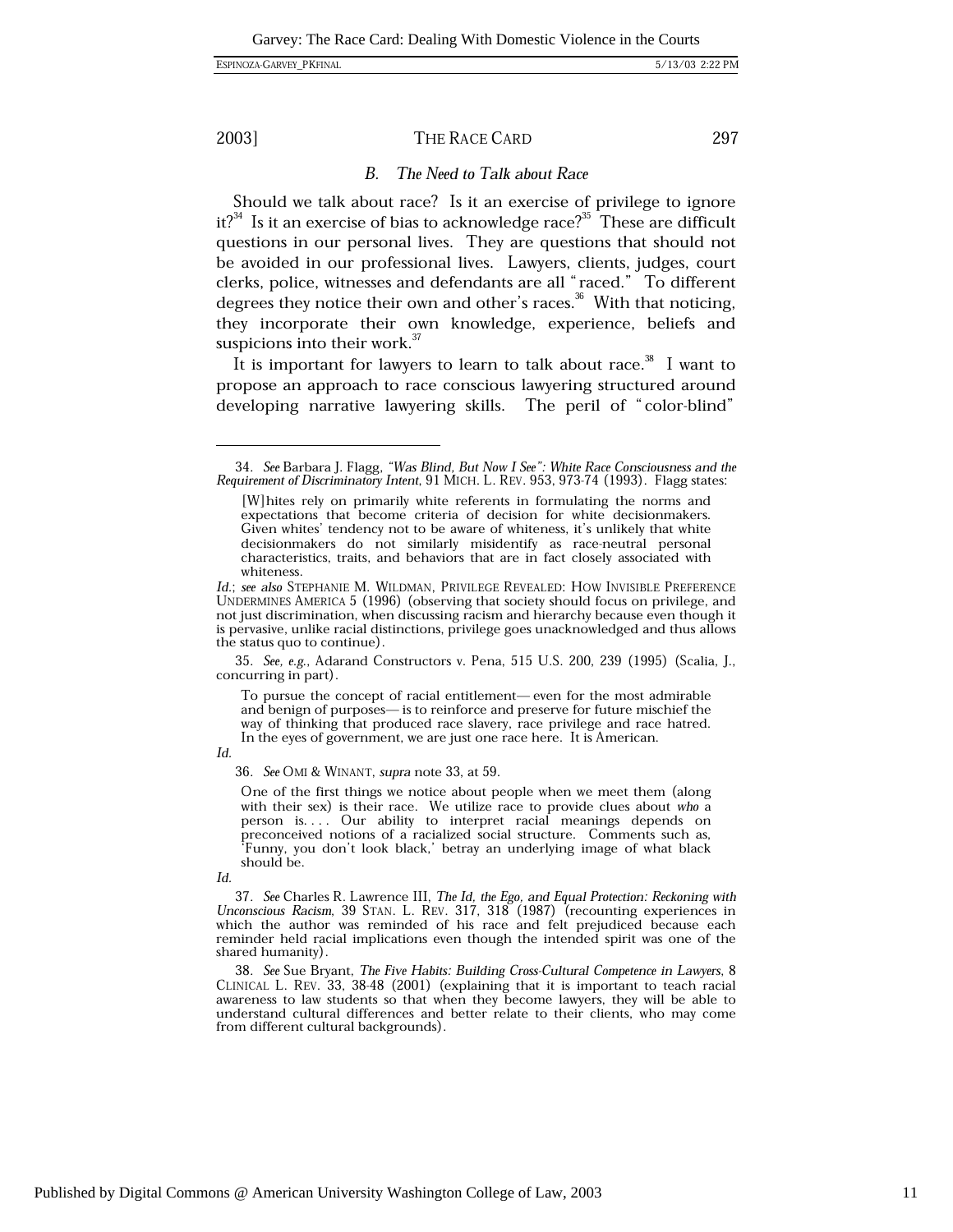lawyering— pretending that race and racism do not exist— is the lack of justice for the objects of racism.<sup>39</sup> Whites have the privilege to pretend that racism does not exist;<sup>40</sup> people marked by race know the price for the insolence of pretending they are white.<sup>41</sup> On the other hand, the danger of race conscious lawyering is that we perpetuate, indeed embody, racism. Is it possible to develop a way to lawyer with nonracist, racial acknowledgement?<sup>42</sup>

I believe that lawyering can be conducted in a way that creates space for understanding outsider perspectives. Lawyers need to develop cultural and race competencies. Other professions, such as psychology and medicine, recognize the need to train professionals to develop these skills. $43$ The challenge is to keep cultural understanding from becoming narrow-minded stereotyping.<sup>44</sup> What

44. See Paul R. Tremblay, Interviewing and Counseling Across Cultures: Heuristics and Biases, 9 CLINICAL L. REV. 373, 378 (2002).

<sup>39.</sup> See T. Alexander Aleinikoff, A Case for Race-Consciousness, 91 COLUM. L. REV. 1060, 1078 (1991) (claiming that colorblindness will not end the perpetuation of racism, rather it will make it less alterable). In addition, colorblindness will impede the progress of creating new cultural narratives that would lead to the achievement of racial justice. Id.; see also Jodi David Armour, Color-Consciousness in the Courtroom, 28 Sw. U. L. REV. 281, 287 (1999) (examining research that indicates that the way to combat stereotypical responses is to develop "conscious self-regulation").

<sup>40.</sup> See Aleinikoff, supra note 39, at 1079-80 (discussing how colorblindness perpetuates racism, and arguing for color-consciousness).

<sup>41.</sup> See id. at 1062 (arguing that "in order to make progress in ending racial oppression and racism, our political and moral discourse must move from colorblindness to color-consciousness").

<sup>42.</sup> See Leslie Espinoza & Angela Harris, Afterword: Embracing the Tar-Baby-LatCrit Theory and the Sticky Mess of Race, 85 Cal. L. Rev. 1585, 1606-07 (1997) (using the metaphor "Tar Baby" to capture the frustration of trying to free oneself from the Tar Baby, but finding oneself only getting stuck further). A pessimistic view of racial hierarchies might highlight that the more we struggle, the worse it gets; however, for those with an eschatology for change, resistance may be, in and of itself, the solution. See generally ALICE WALKER, POSSESSING THE SECRET OF JOY (1992).

<sup>43.</sup> See, e.g., WOODROW M. PARKER, CONSCIOUSNESS-RAISING: A PRIMER ON MULTICULTRURAL COUNSELING 1-4 (2d ed. 1998) (suggesting counselors acknowledge different cultural backgrounds so that they can meet the needs of those when they counsel, regardless of their race, since the long held belief that traditional counseling methods are sufficient for all persons is not accurate); Paul P. Pederson, The Cultural Inclusiveness of Counseling, in COUNSELING ACROSS CULTURES 24 (Paul B. Pedersen et al. eds., 1981) (assuming that mental health psychiatry literature regarding cultural-bound disorders are made valuable and relevant to counseling because of the cultural factors that formulate the basic form and structure of problems); HANDBOOK OF MULTICULTURAL COUNSELING 609-13 app.1 (Joseph G. Ponterotto et al. eds., 1995) (providing psychologists guidelines in working with ethnic, linguistic and culturally diverse populations); see also Clemmont E. Vontress, Racial and Ethnic Barriers in Counseling, in COUNSELING ACROSS CULTURES 42-64 (Paul Pedersen et al. eds., 1976) (recognizing the need to overcome psychosocial barriers in therapeutic interactions with racial and ethnic minorities to achieve effective counseling); UNDERSTANDING AND COUNSELING ETHNIC MINORITIES 19-25 (George Henderson ed., 1979) (indicating that counselors should encourage personal and intellectual growth, while assuming responsibility of the psychological welfare, for their minority counselees by observing and analyzing their history and culture).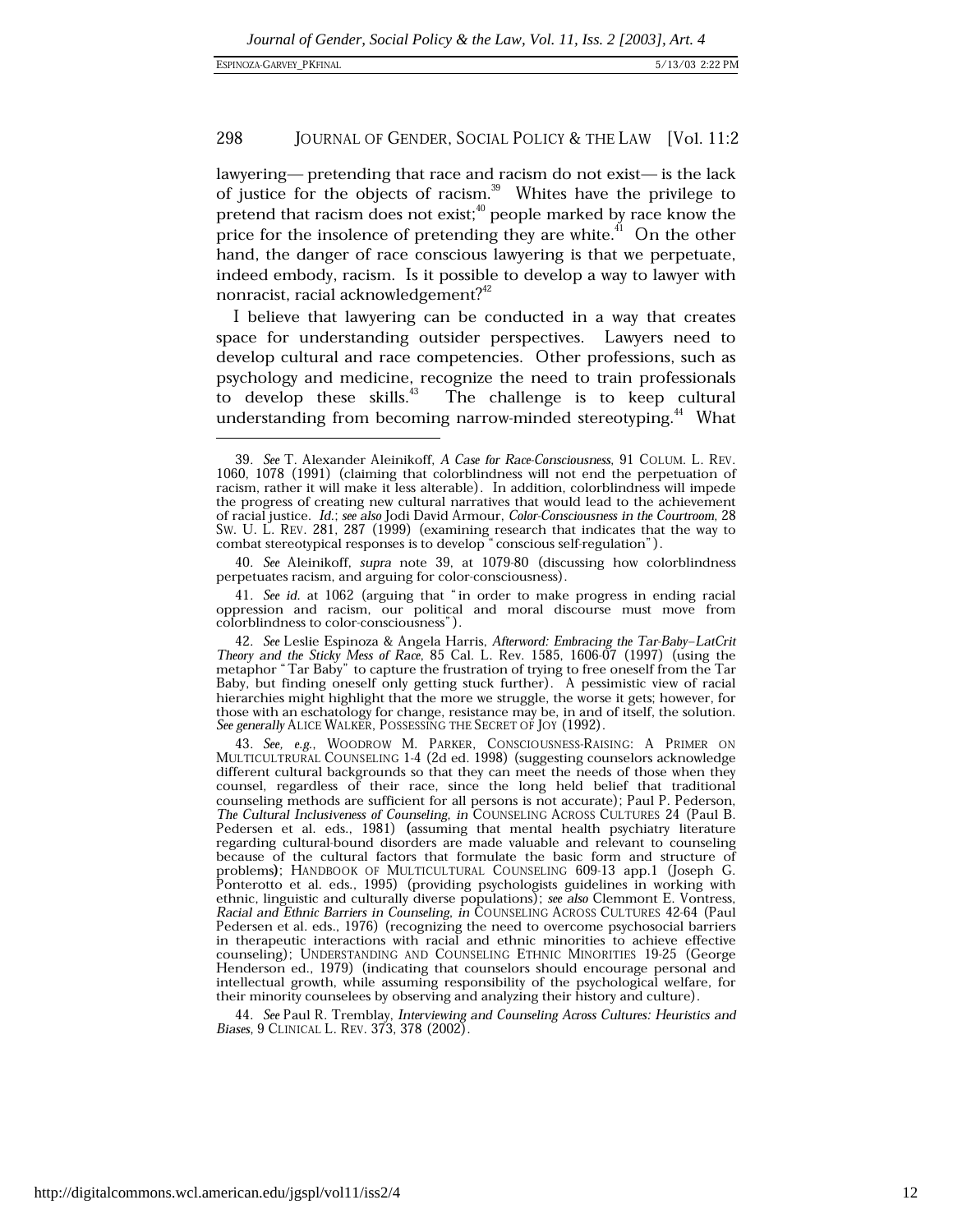### THE RACE CARD

299

do we as lawyers and teachers do with our newly acquired cultural, racial or ethnic sensitivity? How does it or might it affect our practice?

So why should lawyers care about cultural competence? I believe it helps us to better serve our clients.<sup>45</sup> Think about the things lawyers do with clients: information gathering, counseling and decision making.<sup>46</sup> Communication is necessary to effectuate any of these lawyering goals. For example, there is much written about the pattern of linguistics and how much communication differs between women and men.<sup>47</sup> When a lawyer understands that women may need room to develop ideas and may need to have a relationship to know how to express themselves, lawyers can be trained to better interview their clients.

The same principles apply to culturally conscious lawyering.<sup>48</sup> For example, in some cultures it is essential to avoid eye contact;<sup>49</sup> in our

 $Id$ 

49. See SUE & SUE, supra note 45, at 56 (describing stylistic differences in the way Whites and Blacks communicate with others). Blacks tend not to make eye contact

The task here is to appreciate and respect the differences [between you and] your clients, but without resorting to stereotypes or stubborn myths about race, sex, ethnicity and culture. To ignore likely differences in culture is an invitation to malpractice in counseling; to presume you know what those differences will be once you know your client's race or sex or cultural background is an invitation to dehumanize or reify your client, and to assume generalizations that may not apply to him.

<sup>45.</sup> See DERALD WING SUE & DAVID SUE, COUNSELING THE CULTURALLY DIFFERENT 7 (2d ed. 1990) (hypothesizing that one of the reasons minority group individuals so rarely seek help is because services offered are usually antagonistic or inappropriate to the life experiences of a minority group individual). Consequently, being conscious of cultural differences will help professionals alter their counseling methods to tailor them to the needs of minority group individuals. Id. at 8.

<sup>46.</sup> See, e.g., DAVID A. BINDER ET AL., LAWYERS AS COUNSELORS: A CLIENT-CENTERED APPROACH 25-30 (1991) (providing an overview of the methods and techniques of client-centered interviewing and counseling); see generally ROBERT M. BASTRESS & JOSEPH D. HARBAUGH, INTERVIEWING, COUNSELING & NEGOTIATING: SKILLS FOR EFFECTIVE REPRESENTATION 4 (1990). Due to growing public concerns regarding lawyers' skills, this text purports to help lawyers develop their interviewing, counseling, and negotiation skills so that they may effectively represent their clients. Id.

<sup>47.</sup> See, e.g., Espinoza, Multi-Identity, supra note 28, at 31 (examining the work of Robin Laykoff on gender differences in communication). Demonstrating a need for an array of communication styles, Laykoff analyzes the ways that women view themselves and that others view women in American culture. Id.

<sup>48.</sup> See Michelle S. Jacobs, People from the Footnotes: The Missing Element in Client-Centered Counseling, 27 GOLDEN GATE U. L. REV. 345 (1997) (developing a model for taking advantage of interdisciplinary work to expand the teaching of effective interviewing and counseling skills, and noting the significance of culture on clientcounselor interactions); Lucie E. White, The Transformative Potential of Clinical Legal Education, 35 OSCOODE HALL L.J. 603, 605 (1997) (explaining that a generic approach to teaching legal skills with "its purported blind subordination, worked to reinforce, rather than reduce, race and class privilege").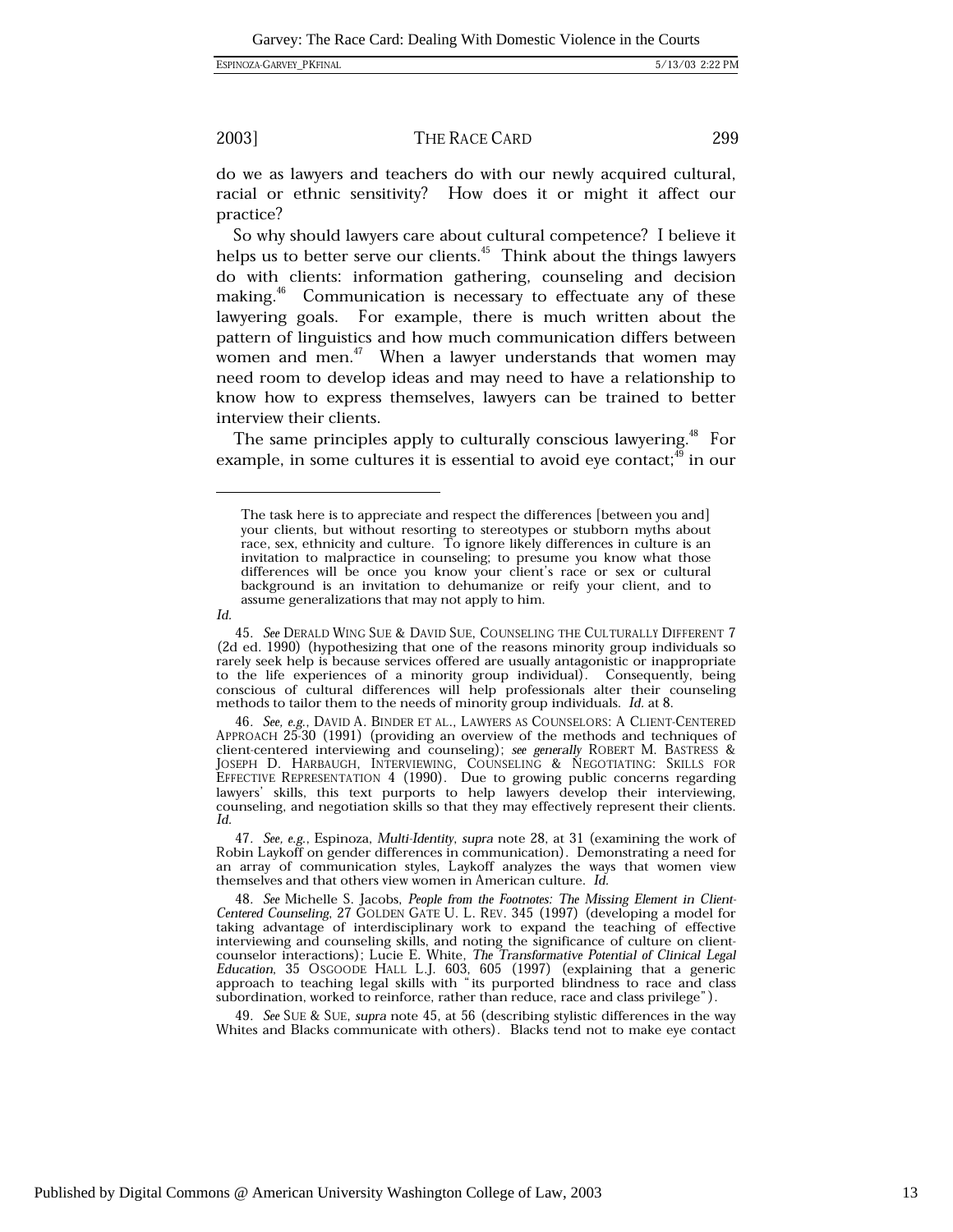culture, to do so casts doubt on the veracity of the speaker.<sup>50</sup> Often the social role of deference is very important in a culture.<sup>51</sup> It is unacceptable to challenge a professional and a client will not disagree or correct information. Other clients may come from cultures that fear authority and bureaucracy.<sup>32</sup>

At times, the whole mode of communication is different. For example, we had a Haitian client we were representing in an eviction The client was a Creole speaker, and we were using an case. interpreter. The student explained to the interpreter that he wanted to have a direct translation. He wanted everything that he said directly related to the client and then the client's exact words back to him. Nevertheless, every time the student would ask a question, such as, "Do you want to stay in the apartment?", he would hear the interpreter and the client speak back and forth, with great animation, for several minutes. Then the interpreter would turn to him and say, "No." The student attorney did not know what to do. He felt that he was not understanding the client at all and he was worried that the client was not getting information from him.

The student decided to do some cultural exploration. He did some research on different patterns of communication, spoke with folks in the community, and learned that in Haitian culture, it was impolite to directly ask or answer a question. The pattern of discourse, he learned is that generally one should tell a story that has a point, and then the listener responds with another story that is layered onto the first story, and back and forth until there is understanding. What the interpreter was doing was literally

to indicate that they are listening, but Whites do. Id.; see also Tremblay, supra note 44, at 394 (observing that in some Asian cultures avoiding eye contact is a sign of respect).

<sup>50.</sup> See Tremblay, supra note 44, at 393 ("Those in the dominant culture understand a strong, unwavering gaze to indicate honesty, self-assurance, and comfort.").

<sup>51.</sup> See WANDA M. L. LEE, AN INTRODUCTION TO MULTICULTURAL COUNSELING 104-13 (1999) (describing the respect for authority in Asian American culture).

<sup>52.</sup> See, e.g., Jacobs, supra note 48, at 384-91 (noting how Black clients may be reticent because of their distrust of white professionals' ability to understand their problems or to even help them); see also Steven Weller et al., Fostering Culturally Responsive Courts: The Case of Family Dispute Resolution for Latinos, 39 FAM. CT. REV. 185 (2001) (discussing how Latino families have developed different ways of dealing and interacting with government authority).

<sup>53.</sup> See generally Jessie M. Colin & Ghislaine Paperwalla, Haitian-Americans (last visited Feb. 25, 2003) (explaining that although Haitians express themselves<br>emotionally as a pattern of cultural communication, "uneducated Haitians generally hide their lack of knowledge to non-Haitians by keeping to themselves, avoiding conflict, and sometimes projecting a timid air or attitude"), available at http://www. unix.oit.umass.edu/~efhayes/haitian.htm.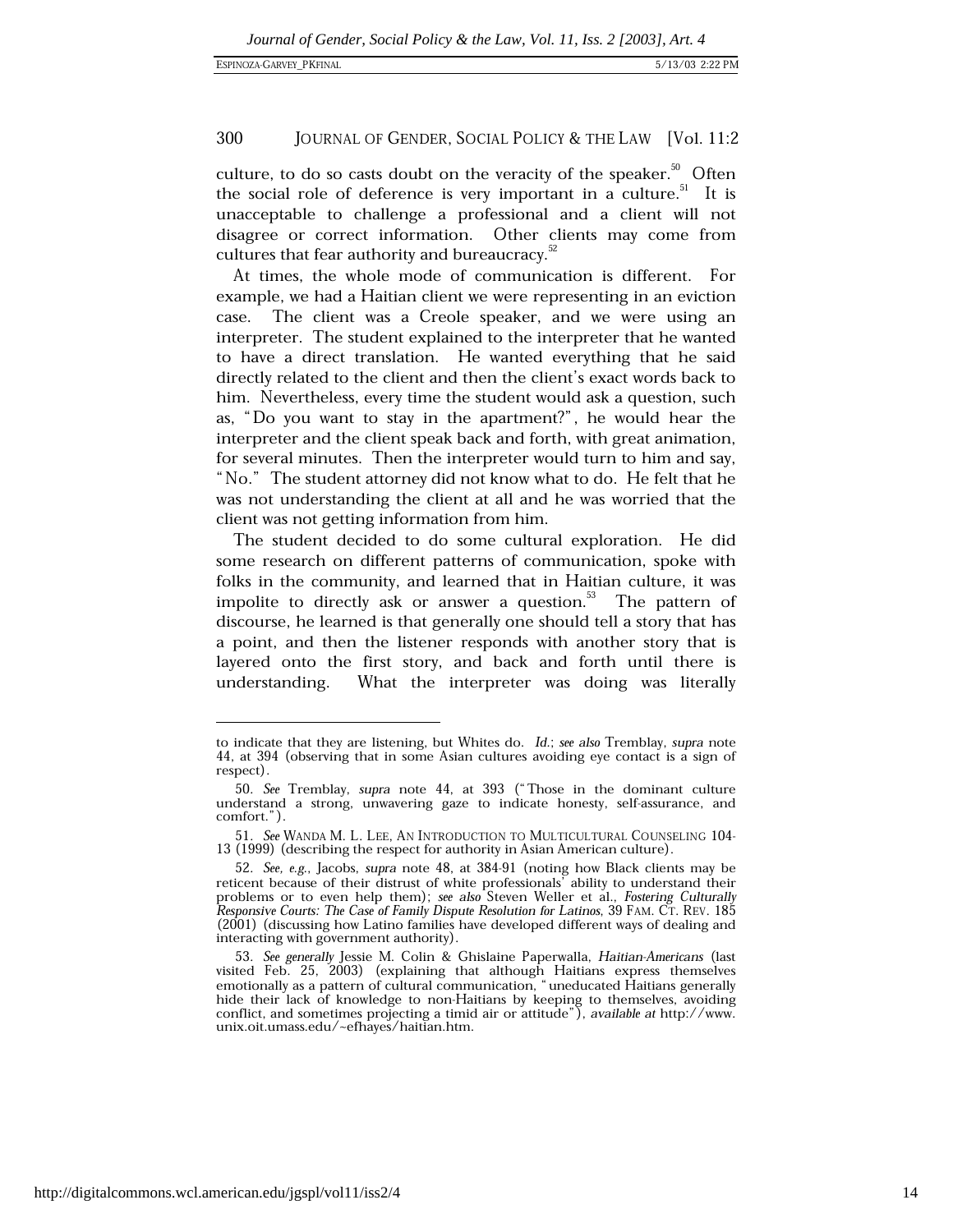### THE RACE CARD

interpreting. He would take the student's pointed question and turn it into a story, hear out the client's story, and then interpret the story back to the student attorney as a "yes" or "no." With this information, the student tried to change his way of approaching information gathering by using more narrative, open ended questions. The student was also able to work more effectively with the interpreter to explain what his needs were in order to prepare the case for court.<sup>54</sup>

In addition, decision making has significant cultural components.<sup>55</sup> In certain cultures, who decides a question is crucial. It may be necessary to obtain involvement of the family.<sup>56</sup> Or it may be crucial to defer to a male family member regarding decisions.<sup>57</sup> It is important to remember that in some cultures there is a huge risk to women if they disturb the cultural pattern that the husband makes all the decisions. To try to shift this pattern would perhaps put her relationship in jeopardy.<sup>58</sup> Battered women are often still in a battering relationship when we are providing them with other kinds of legal assistance. It is crucial to appreciate their culture. We may want to empower them by turning to them to make decisions, when in fact, we are making it impossible for them to obtain assistance.

Cultural knowledge is also central to developing a legal and advocacy strategy for a case.<sup>59</sup> It may be unacceptable for some clients

301

<sup>54.</sup> See Amy Bibb & Georges J. Casimir, Haitian Families, in ETHNICITY AND FAMILY THERAPY 97, 105 (Monica McGoldrick et al. eds., 2d ed. 1996) (describing the family dynamic, particularly how it reflects a collectivist world view).

<sup>55.</sup> See, e.g., ANNE FADIMAN, THE SPIRIT CATCHES YOU AND YOU FALL DOWN: A HMONG CHILD, HER AMERICAN DOCTORS, AND THE COLLISION OF TWO CULTURES 65 (1997) (describing the dynamics between the medical establishment and Hmong immigrants in a case involving a child with epilepsy).

And there were so many ways to err! When doctors conferred with a Hmong family, it was tempting to address the reassuringly Americanized teenaged girl who wore lipstick and spoke English rather than the old man who squatted silently in the corner. Yet failing to work within the traditional Hmong hierarchy, in which males ranked higher than females and old people higher than young ones, not only insulted the entire family but also yielded confused results, since the crucial questions had not been directed toward those who had the power to make the decisions.

Id.

<sup>56.</sup> See Weller et al., supra note 52, at 191 (noting the importance of collective decision making because it encourages individuals to overlook their differences and personal goals in an effort to promote a group's goals).

<sup>57.</sup> See FADIMAN, supra note 55, at 65 (identifying a culture where males hold the decision-making power).

<sup>58.</sup> See SUE & SUE, supra note 45, at 97-102 (noting the ineffectiveness of therapy where individuals fail to recognize differences in cultural assimilation).

<sup>59.</sup> See Kimberly E. O'Leary, Using "Difference Analysis" to Teach Problem-Solving, 4 CLINICAL L. REV. 65, 66 (1997) (arguing that law students need to be taught to explore a diverse range of viewpoints rather than focusing solely on options that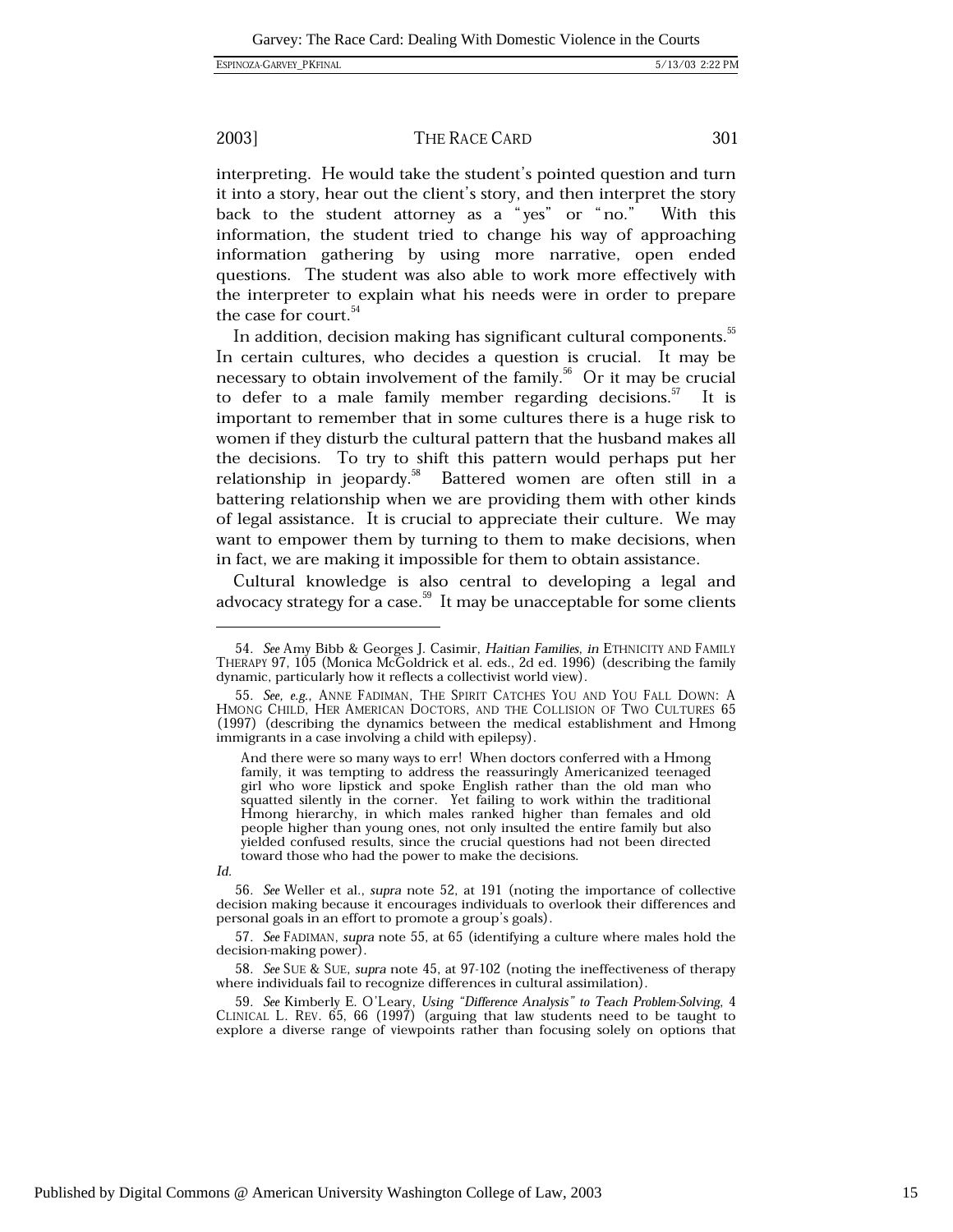to be depicted to the court in certain ways, or to have certain matters discussed publicly.<sup>60</sup> For example, we have found that the imperative of not shaming the family may be more important to some of our Asian clients than their own safety.<sup>61</sup> Lawyers must work with clients to develop plans that reach desired outcomes in culturally acceptable ways. Again, lawyers should not assume certain cultural themes. However, if a lawyer has cultural awareness, he or she can explore to see if it is relevant in this case. We can do this exploration by developing a narrative understanding of our clients.

### C. Using Narrative to be Better Lawyers

#### What is Narrative?  $\mathbf{1}$

It is intellectually fascinating to shift perspectives and attempt to walk in the mindset of someone else. It is even more challenging when the other is unlike yourself. Of course, we do this all the time. We watch movies and imagine ourselves as starship warriors, Cleopatra Queen of the Nile, Priscilla Queen of the Desert, The Last Emperor, the First Astronaut and even a 1L. We read books and feel the agony of the last few hundred feet to the top of Everest or the deceptive simplicity of farm life on 1000 acres. In this way, we are all familiar with the ability of narrative to bring understanding. Most of us believe this makes each of us a better person. We have a richer understanding of the world, a better basis for empathy, and an opportunity to see how we might change and expand our own actual experience.

Narrative understanding is different than observation or study. It is based on identification with character and story that forces the listener to put aside their own points of identity.<sup>62</sup> One experiences the narrative by getting caught up in the story. By putting aside our consciousness of self, we may be able to understand people who perceive the world very differently than we do. Arguably, narrative

seem to make sense from the students' own worldview).

<sup>60.</sup> See SUE & SUE, supra note 45, at 39-40 (emphasizing that some cultures discourage self-disclosure).

<sup>61.</sup> See LEE, supra note 51, at 104 (explaining that as part of their cultural norm of respecting authority, Asian Americans have more of a societal group focus, which de-emphasizes the importance of individual freedom of choice and expression).

<sup>62.</sup> See Kathryn Abrams, Hearing the Call of Stories, 79 CAL. L. REV. 971, 982-1012 (1991) (discussing the ways in which feminist narrative can be useful in the legal context and addressing criticisms of that approach); Mary I. Coombs, Outsider Scholarship: The Law Review Stories, 63 U. COLO. L. REV. 683, 695-96 (1992) (noting that the voice of disempowered groups often expresses itself through narratives and stories that expose oppression, which is overlooked by the mainstream society).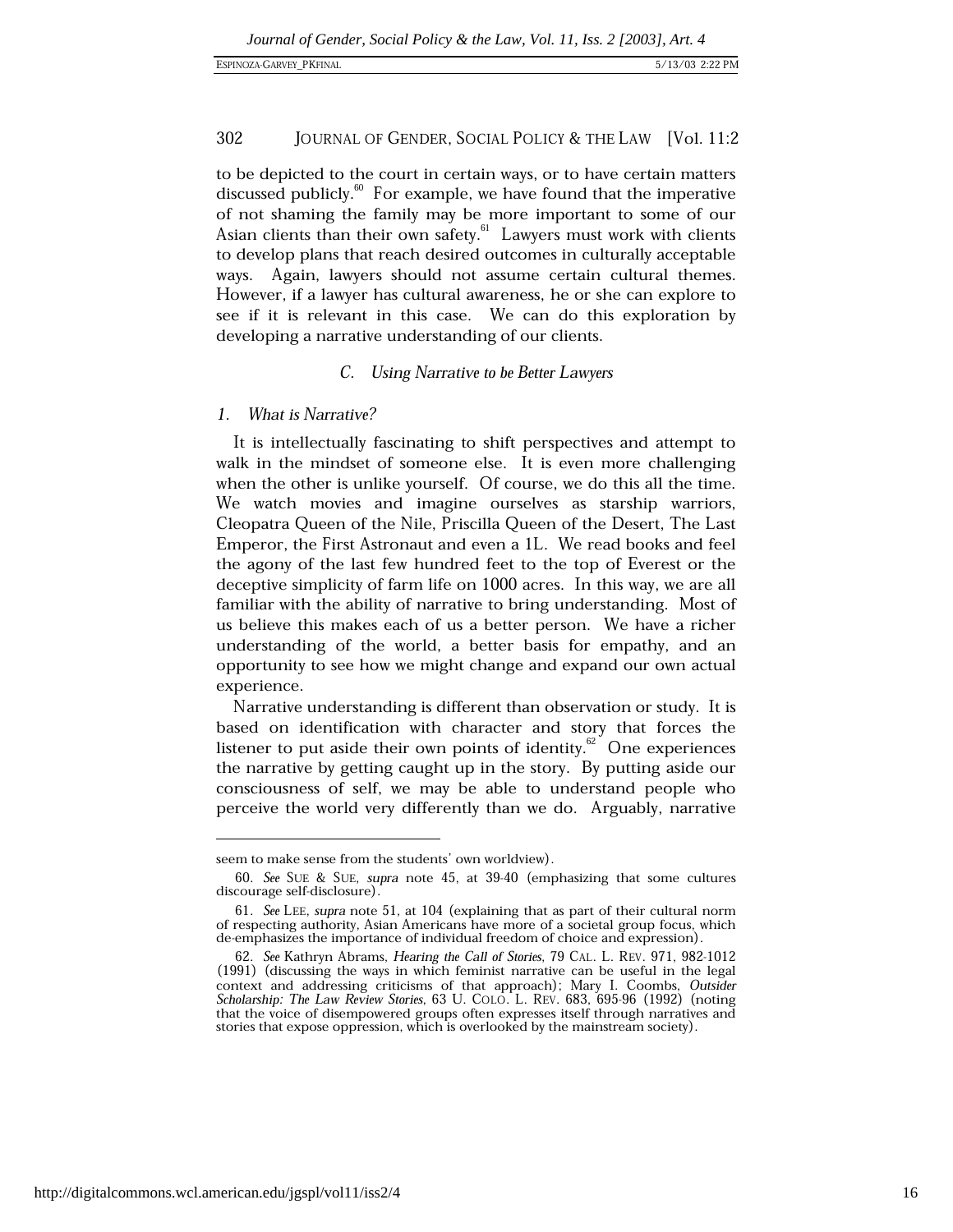THE RACE CARD

may be one of the only ways that we can move beyond the unconscious bonds that dictate the way we perceive the world.<sup>63</sup> For

example, without "Boys Don't Cry" I would not have an inkling of the complicated reality of a transgendered boy. It didn't matter that I taught gender studies, that I write about outsiders, or that I try to be multi-culturally sensitive and in tune. It is an experience so different, so unexplored by me, that I needed narrative to begin understanding.

On the other hand, we are aware of the limitations of understanding and knowledge through narrative. No, I do not know what it really feels like to be caught in a blizzard in the Himalayas, to be a transgendered teenager in the Midwest, to be a boy in the hood, or to be a Master of the Universe. And each narrative is only what it is; it is the experience of one particular individual that may not represent the experiences of another in a similar situation. For example, the experience of one particular immigrant coming to El Norte will not be the experience of all immigrants.

The stories we hear from our clients indicate two things. First, these stories demonstrate the power of narrative to yield contextual. cultural, and racial understanding. Second, they indicate the complicated nature of contextual, cultural, and racial understanding. The narrative requires that we hold onto the individual story, with all its unique characteristics, and simultaneously embrace the cultural context and metamessage of the story. As we lawyer in a way that is always about our personal, cultural and social history, so too does the client present a legal situation that is set in a personal context and a cultural reality.<sup>64</sup>

### 2. Why Narrative?

Developing a factual understanding of a case is always in one sense

303

<sup>63.</sup> See Richard Delgado, Colloquy: Mindset and Metaphor, 103 HARV. L. REV. 1872, 1874 (1990) ("These representations help us explain and deal with the unfamiliar<br>and troubling by likening them to that which we know."); Richard Delgado, Storytelling for Oppositionists and Others: A Plea for Narrative, 87 MICH. L. REV. 2411, 2414 (1988) (observing that storytelling, "can open new windows into reality, showing us that there are possibilities for life other than the ones we live").

 $64.$  See, e.g., JANINE ROBERTS, TALES AND TRANSFORMATIONS: STORIES IN FAMILIES AND FAMILY THERAPY 129 (1994) ("It is important to have the possibility of resonation between personal stories and cultural stories— resonation that allows people to see how their particular experience is intertwined with the political and social history of their society."). See generally Vincent Fish, Poststructuralism in Family Therapy: Interrogating the Narrative/Conversational Mode, 19 J. MARITAL & FAM. THERAPY 221 (1993) (arguing that therapists must be attentive to historical, political and social context when developing a narrative mode).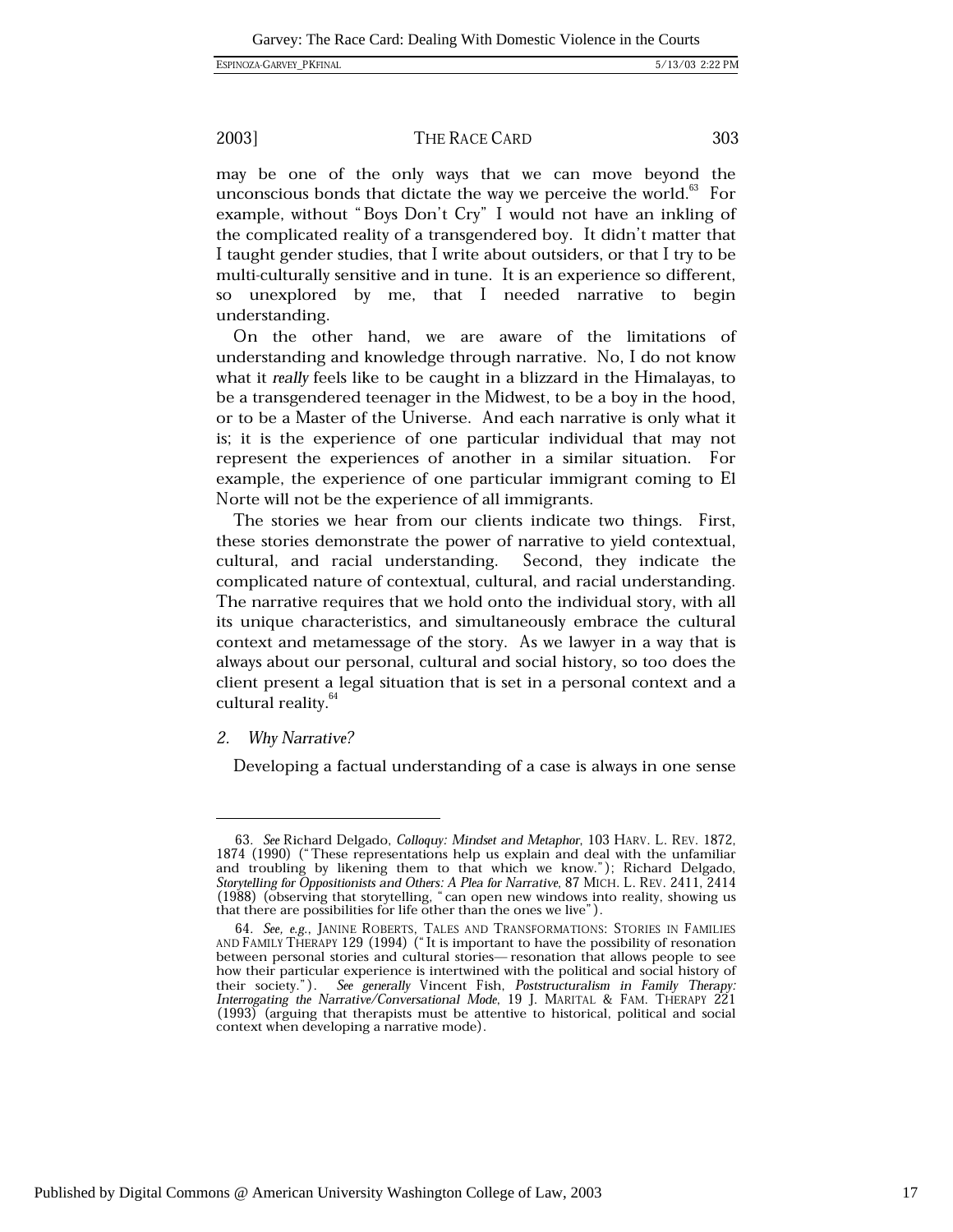developing a narrative of that piece of the client's life.<sup>65</sup> The lawyer's job is to understand the facts relevant to the legal issue at hand. This is straightforward when the lawyer is familiar with the legal issues and his or her clients.

When clients are presented as "others," as those who are outside the dominant social discourse, developing a narrative is more challenging. Their stories are often different than the usual legal narrative. They are tentative, dangerous and imbedded with the perspective of outsiders to power. In order to serve disempowered clients, we must foster and listen to these stories.<sup>66</sup>

Most of us are both insiders and outsiders. We are both privileged and oppressed in various aspects of our lives. For example, clinicians are "outsiders" to traditional law teaching. This is not the kind of outsiderness I am addressing. The oppression I am addressing is the overarching, historical and current, deeply ingrained, economic and social power division in our society. The division is reflected in the direct coercion and repression visited on outsiders to keep them down. The incidence of torture, slavery, internment, immigration exclusion or detention, beating, lynching, murder, rape, police brutality, imprisonment, incest, institutionalization and genocide demonstrate this direct coercion and repression. It is also manifest in the indirect control imposed through social rules and mindset, through fear and a sense of self as inferior.<sup>67</sup>

Stories allow lawyers and clients to communicate about outsider experience. When our work is in the mainstream, the usual direct ways of knowing are available. Our language captures, names and empowers the dominant experience. For outsiders, stories access outsider experience using the dominant language. There is an understanding around the words, allowing the meaning to seep into our consciousness, that are used.

67. See generally Espinoza & Harris, supra note 42, at 1610 (discussing the creation of a social hierarchy through racism, capitalism, sexism, colonialism, misogeny, homophobia, poverty, and other systems of oppression).

<sup>65.</sup> See Clark D. Cunningham, A Tale of Two Clients: Thinking about Law as Language, 87 MICH. L. REV. 2459, 2461 (1989) ("What the lawyer says is admittedly a story, shaped and crafted, but it is still true."); Binny Miller Lives: Recognizing Client Narrative in Case Theory, 93 Mich. L. REV. 485, 576 (1994)<br>(concluding that "lawyer and client narratives must come together to capture the best of both client and lawyer experience").

<sup>66.</sup> See Mari J. Matsuda, Looking to the Bottom: Critical Legal Studies and Reparations, 22 HARV. C.R.-C.L. L. REV. 323, 324-26 (1987) (arguing that victims of racial discrimination have distinct normative insights); Margar Trenzas, y Greñas: Un/Masking the Self While Un/Braiding Latina Stories and Legal Discourse, 17 HARV. WOMEN'S L.J. 185, 210-15 (1994) (noting that for disempowered people, storytelling is a discursive technique for resisting cultural and linguistic domination through personal and collective redefinition).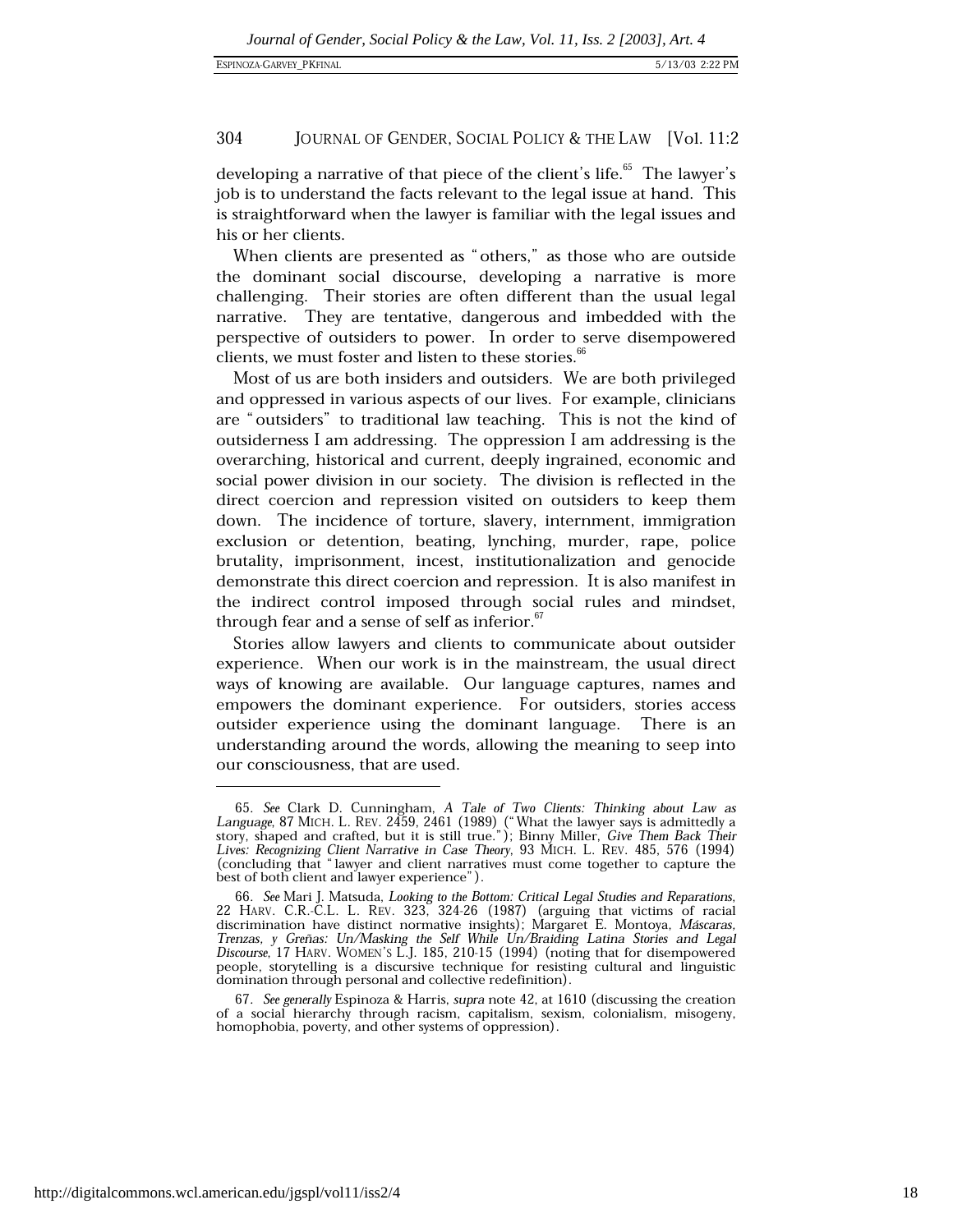305

### 2003]

work.

### THE RACE CARD

Why do we need stories to understand? For the oppressed, there is danger in speaking their experience. For example, battered women often cannot speak for fear of their batterer. But their fear is larger than the immediate situation. There is an implicit understanding that to speak is to threaten the larger social order. Our society may sensationalize domestic assault, but it does not want to acknowledge that interpersonal relationships are structured along power lines. Women are subservient and are often kept in that condition by brute force. For the privileged, there is danger in hearing the experience of the oppressed. Once we "see," feel and understand oppression, once we feel it, once we know it, we are confronted with the moral question of what we are going to do about it. It is difficult to hear the voices of pain and still feel self-congratulatory about our "good"

#### **Using Narrative to Break Stereotypes** 3.

Earlier I wrote of a case in which we were representing a woman who was seeking extension of a restraining order. The years of abuse she experienced were not easy for her to discuss with us. We worked to find other ways for her to be comfortable communicating with us. We were thinking of the gender communication issues and her experience as a woman trying to develop a language to talk about her horrendous experiences.

We did not think or speak about race. Race did not seem to be impacting our communication, so we did not address it in any context.<sup>68</sup> Did I mention that our client is African American? When I spoke of the client before, did you see her as White, Latina, Black, or Asian? Does it matter? Now that you know she is Black, would race be relevant if you were lawyering this case? Exactly how did we know she is African American, that she is Black?<sup>69</sup> Is it more important to

<sup>68.</sup> See BETH E. RICHIE, COMPELLED TO CRIME: THE GENDER ENTRAPMENT OF BATTERED BLACK WOMEN 63-65 (1996) (discussing the importance of awareness of race in working with battered women of color); Jenny Rivera, Domestic Violence Against Latinas by Latino Males: An Analysis of Race, National Örigin, and Gender Differentials, 14 B.C. THIRD WORLD L.J. 231, 242-51 (1994) (addressing issues in domestic violence<br>enforcement strategies facing Latinas). See generally Nilda Rimonte, A Question of<br>Culture: Cultural Approval of Violence Against Women in th the Cultural Defense, 43 STAN. L. REV. 1311 (1991) (discussing ways that culture can justify violence against women).

<sup>69.</sup> See Neil Gotanda, A Critique of "Our Constitution In Color-Blind," 44 STAN. L. REV. 2, 24 (1991) (explaining the "one drop of blood" rule in American racial classification).

American racial classifications follow two formal rules: 1) Rule of recognition: Any person whose Black-African ancestry is visible is Black. 2)<br>Rule of descent: (a) Any person with a known trace of African ancestry is Black, notwithstanding that person's visual appearance; or, stated differently,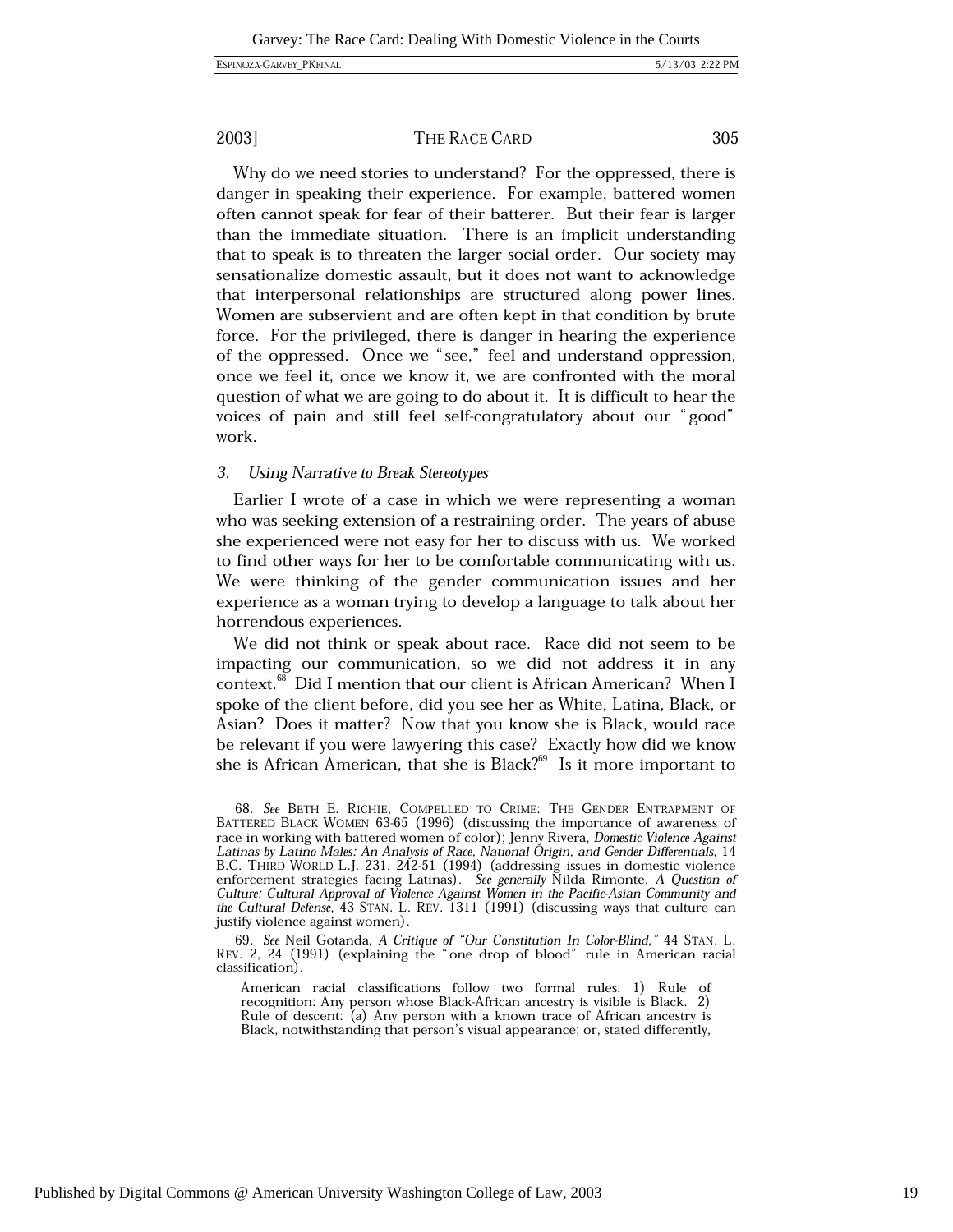explore race if a client has unambiguous racial markers—such as skin color, hair texture, accent, eye shape, syntax, or cultural style? $0$ <sup>0</sup> Like the discussion about my nephew's basketball coach, it was hard not to "notice" race, but hard to know what to do about race.

Nevertheless, I thought I understood this case, as did the student attorney. There were videotapes in our heads. We had a prepackaged story about women and the men who batter them. We now needed to cast our client as one of the "worthy" characters in our formulaic story. The completed "story" worked to give us a theory of the case, to help us to present the right "videotape" to the judge. The judge, of course, would have a videotape running in his head, too.

The day we went to court to extend the restraining order, we met our client's husband. He is white. Does it make a difference? I think so. After the hearing, the student attorney and I discussed the issue of race in the case. I had to raise it because I had to acknowledge my own racism before we could have an open discussion. The student is white, I am Latina. We both assumed our client's husband would be African American. We both noticed how the otherwise busy and bored courtroom became suddenly focused when our case was called—and the interracial couple was before the court. We both had to acknowledge that we were shaken that her husband was white. Without even being conscious of it, we both had assumed that the judge would be more likely to restrain a black man than a white man. Without even thinking about it, $1/2$  we had structured the cultural stereotype of the violent, over-sexed black man into our vision of the case.<sup>72</sup> We were using racism for strategic advantage.<sup>73</sup>

<sup>(</sup>b) the offspring of a Black and a white is Black. Id.

<sup>70.</sup> See generally Taunya Lovell Banks, Colorism: A Darker Shade of Pale, 47 UCLA L.  $\text{REV}$ . 1705 (2000) (arguing that skin-tone discrimination constitutes a form of race discrimination).

<sup>71.</sup> See Armour, supra note 39, at 283-85 ("Il t is important to understand the ubiquitous tendency of fact finders and other decisionmakers to unconsciously discriminate against members of stereotyped groups.... Understanding the cognitive underpinnings of habits sheds light on the mechanism by which wellintentioned people may routinely discriminate against blacks and members of other stereotyped groups.").

<sup>72.</sup> See generally Anthony Paul Farley, The Black Body as Fetish Object, 76 OR. L. REV. 457 (1997) (noting the importance of violent and sexualized, racist imagery to whites); W. FITZHUGH BRUNDAGE, LYNCHING IN THE NEW SOUTH: GEORGIA AND VIRGINIA, 1880-1930 5 (August Meier & John H. Bracey eds., 1993) (1959) (providing a historical perspective on the way Black men have been debased); Jennifer Wriggins, Rape, Racism, and the Law, 6 HARV. WOMEN'S L.J. 103 (1983) (critiquing the myth of Black men raping White women).

<sup>73.</sup> See Anthony V. Alfieri, Lynching Ethics: Toward a Theory of Racialized Defenses, 95 MICH. L. REV. 1063, 1074-84 (1997) (examining the criminal defense "stories"